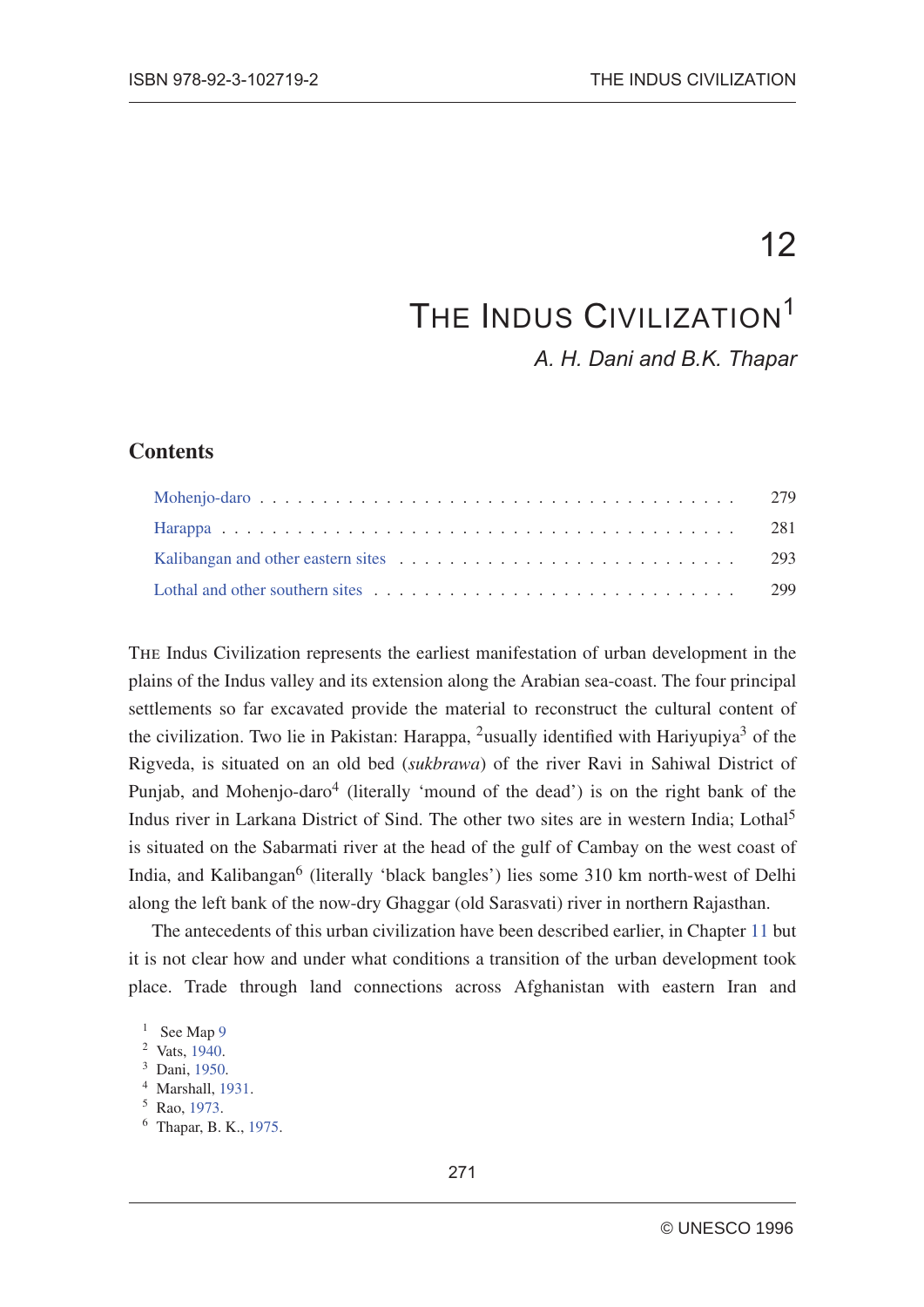

Map 9 Distribution of India Cililization.

Turkmenistan was noted in the previous cultures. The Indus Civilization, for the first time, also established overseas trade. The advantaged gained through new mechanics of trade may have enabled an adventurous community to make a bid for the mastery of their resources and lay the foundation of a political system that imposed their supremacy over the entire Indus zone. Such is the case from the available evidence at Harappa, where a new citadel complex<sup>7</sup> had been imposed on an earlier village settlement. The Kalibangan<sup>8</sup> evidence again shows a new pattern of urban planning on an earlier fortified settlement. Such a sudden change is also noticed at Amri,  $9Balakot<sup>10</sup>$  and Kot Diji.<sup>11</sup>It is the Kot

<sup>7</sup> Wheeler, 1947.

<sup>8</sup> Thapar, B. K., 1975.

<sup>9</sup> Casal, 1964.

<sup>10</sup> Dales, 1981.

<sup>&</sup>lt;sup>11</sup> Khan, 1965.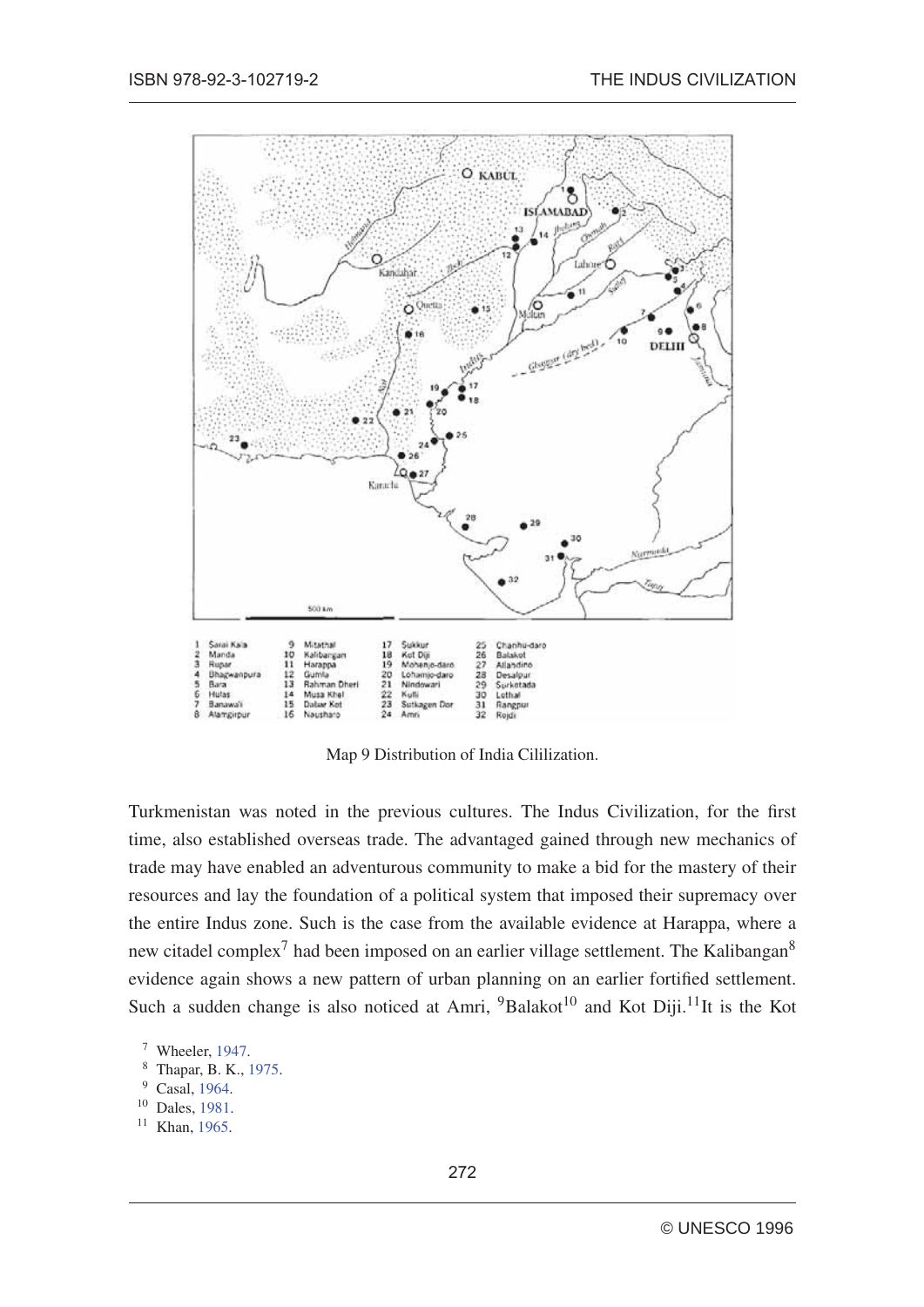Diji cultural type that is widely spread as evidenced by the excavations at Sarai Kala,  $12$ Gumla,  $13$  Rahman Dheri,  $14$  on the Indus plain, near Dera Ismail Khan, and several other places in the Punjab.<sup>15</sup>It is only Mohenjo-daro<sup>16</sup> which still holds the mystery, as its earlier levels have not yet been excavated because of the rise of the water table in the present century. These levels are likely to reveal a Kot Dijian cultural complex, or an admixture with other early cultural elements known in Sind and Baluchistan. Yet the new urban development shows a basic difference in its cultural features, which, though based on local geography and ecology, needed a motivational inspiration not evidenced in the archaeological data so far recovered. Hence the origin of the Indus Civilization yet remains unknown and is a matter of several theoretical speculations.<sup>17</sup>

While the earlier phases of the Bronze Age cultural complex show varying patterns in the different geographical regions of Pakistan and western India, the Indus Civilization imposes a certain uniformity in its basic cultural manifestation and hence there is little difficulty in identifying the urban pattern associated with it. This pattern is confined to a restricted geographical area and adheres mainly to the alluvial plains of the Indus, east of the Jhelum river. Hence it belongs to the Indus system, and therefore the name Indus Civilization is appropriate, but it also extends along a wide coastal stretch from the mouths of the Narmada and Tapti rivers in the east to Sutkagen  $Dor<sup>18</sup>$  in the west. The last-named is one of the four major port sites, the other three being Balakot<sup>19</sup> and Sotkakoh in Baluchistan, and Lothal<sup>20</sup> in Gujarat. The discovery of six mounds in the vicinity of Shortugai<sup>21</sup> in the Kunduz province of north-eastern Afghanistan appears to be a case of an isolated colonial settlement probably acting as a trading depot. The northern limit of the Indus zone has been extended to Manda, <sup>22</sup>Akhnor, located on the right bank of the Chenab, about 28 km north-west of Jammu, while the easternmost site being Alamgirpur on the banks of the Hindan, a tributary of the Jamuna, is about 45 km north-east of Delhi. Whereas the western hilly regions continued with their own older cultural variations and survived side by side

- <sup>21</sup> Francfort and Pottier, 1978.
- <sup>22</sup> Thapar, B. K., 1981.

<sup>12</sup> Halim, 1972*a*1972*b*.

<sup>13</sup> Dani, 1970/71.

<sup>14</sup> Durrani, 1981.

<sup>15</sup> Mughal, 1981.

<sup>16</sup> Dales, 1965.

<sup>&</sup>lt;sup>17</sup> Fairservis, 1961.

<sup>18</sup> Dales, 1962.

<sup>19</sup> Dales, 1981.

<sup>20</sup> Rao, 1973.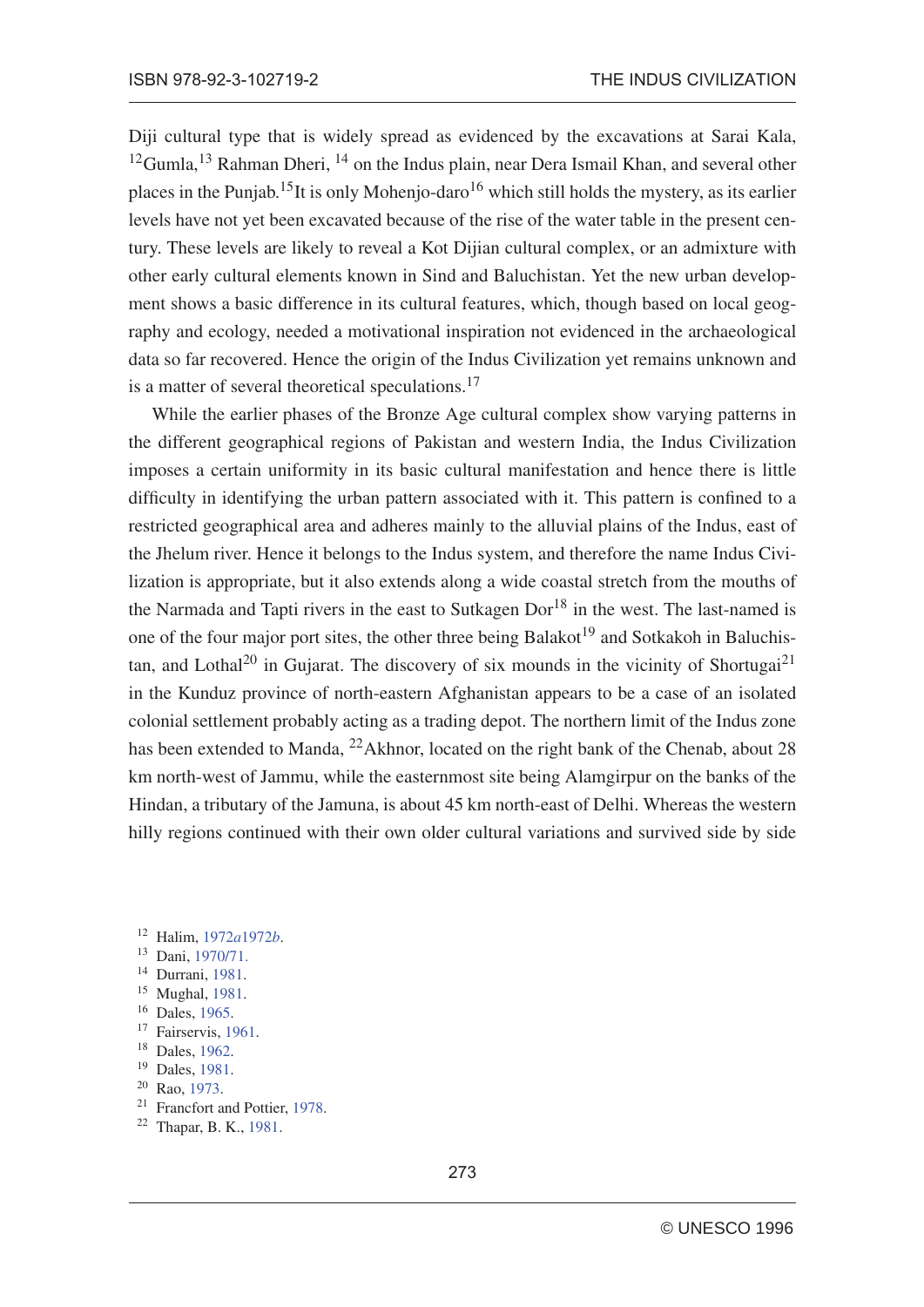with the new urban development sites such as Kulli<sup>23</sup> and Dabar Kot<sup>24</sup> in Baluchistan and Gumla and Hishamdheri in the Gomal plain have shown the impact of the Indus Civilization. On the other hand a far-off place like  $Daimabad<sup>25</sup>$  on the Godavari has produced late Harappan material. In brief, among all civilizations of the ancient world that of the Indus spread over the widest territorial limit.

This vast territorial region of the Indus Civilization remains unnamed because of the failure to decipher the contemporary writings on the Indus seals. However, Mesopotamian contact, direct or indirect, has produced some relevant evidence. The contemporary documents there speak of ships coming from Dil-mun, Makan and Meluha or Melukhkha;<sup>26</sup>Sargon the Great boasts:

The ships from Meluha The ships from Makan The ships from Dilmun He made tie up up alongside the quay of Agade.

Dilmun or Tilmun, which is usually identified with the island of Bahrain,  $27$  is supposed to be the clearing-house for goods bound for Sumer from the east. From Makan and Meluha the ships brought copper ingots and implements in huge quantities – carnelian, ivory, shell, lapis lazuli, pearls, spices, etc. – materials specific to the Indus Civilization. On these grounds Makan and Meluha have been taken to mean 'Indus country'. Particularly Meluha or Melukhkha, which suggestively resembles the much later Prakrit 'Milakkha' or Sanskrit 'Mlechchha'<sup>28</sup> – a name meaning 'a stranger of ill-pronounced speech', and applied to foreigners in Sanskrit literature – has the strongest possibility to be the oldest name of the Indus country. Makan could be a western coastal region, which still bears the name of Makran.

The Indus country, or the ancient Meluha, lies within 25  $\degree$  and 35  $\degree$  N. latitude – a range which also covers the oldest civilizations of Mesopotamia and Egypt, the areas which today have almost desert climatic conditions and which would have been complete deserts but for the great rivers that bring seasonal floods to revivify the parched lands that have themselves been built up by silt deposits. These areas are supposed to have been subjected to severe

<sup>26</sup> Kramer, 1964; Thapar, R., 1975.

<sup>27</sup> Possibility of its identification with the Oman coast cannot be ruled out as M. Tosi's excavations at Ra's al-Junayz have been very significant, producing also Indus writing on potsherds. (Personal communication.)

<sup>28</sup> Parpola and Parpola, 1975.

<sup>23</sup> Piggott, 1950, pp. 98–116.

<sup>24</sup> Fairservis, 1975, p. 153.

<sup>&</sup>lt;sup>25</sup> Thapar, B. K., 1981.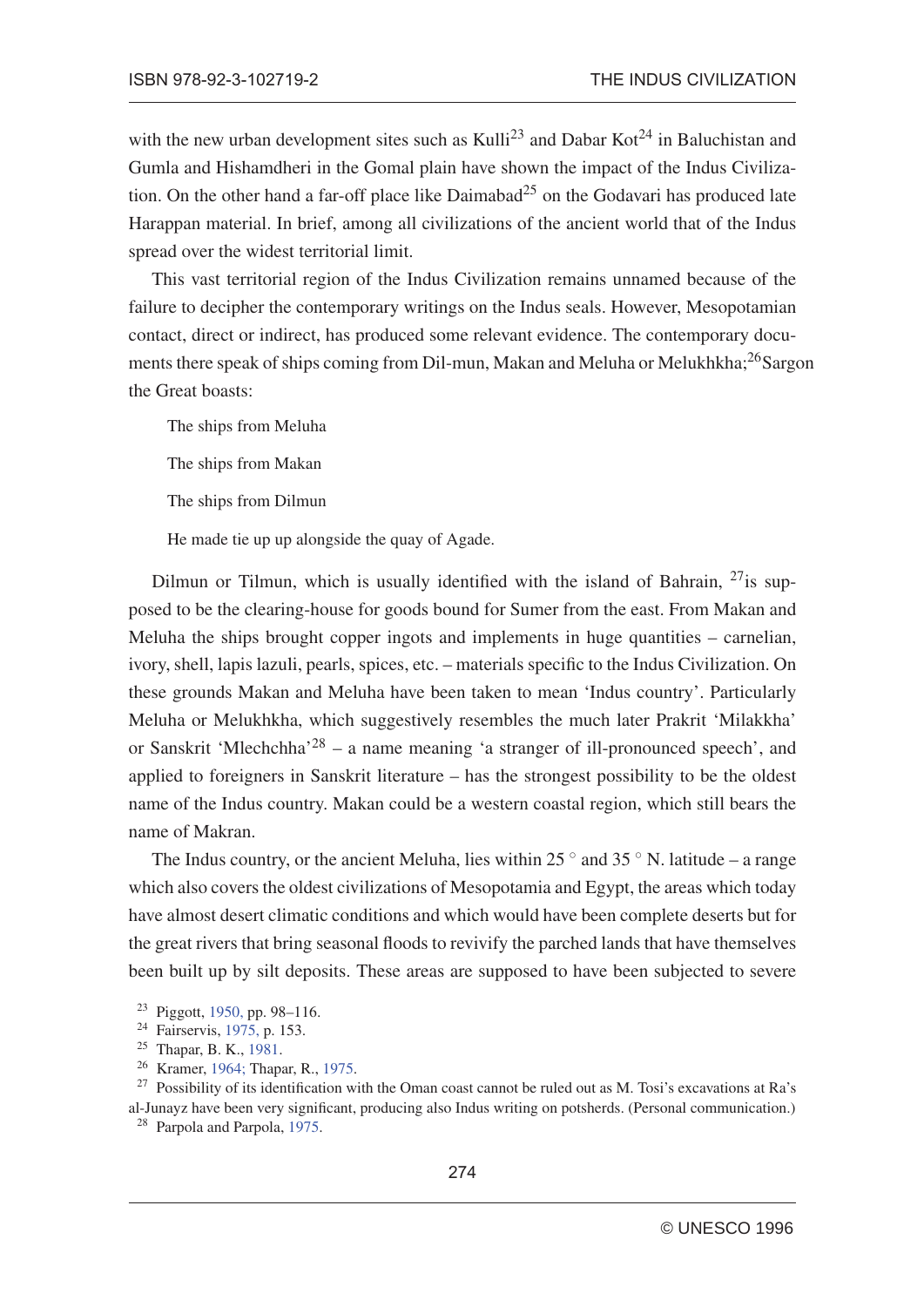Post-Pleistocene desiccation. However, recent studies present a different postulate: 'that the degraded environment in these regions is more probably due to man's over- exploitation than to variation in rainfall and temperature regimes'.29On the other hand pollen analysis from Rajasthan lakes carried out by Gurdip Singh<sup>30</sup>and meteorological considerations by C. Ramaswamy<sup>31</sup> have enabled them to reconfirm the earlier opinion of Sir John Marshall, and suggest that there was a period of somewhat higher rainfall in Pakistan and western India between 3000 and 2000 b.c., although Ramaswamy would like to bring the date of the wet period down to 500 b.c. There is little doubt that some of the rivers, such as the Sarasvati and Drishadvati, known to the Rigvedic Aryans, are now dried up and are represented by the Ghaggar of Hakra. This drying process may be the result of less and less precipitation in the post- Indus period. R. L. Raikes and others have, however, explained this drying process by supposing some tectonic activity in the northern Punjab, which bifurcated the water of the Himalayas from the western drainage system of the Indus to the eastern drainage system of the Ganges. Under these conflicting opinions it is difficult to be dogmatic on the actual climatic conditions. However, animals like the elephant, rhinoceros and tiger, which during the last few centuries have become extinct in the region, were known to the Indus people. They took measures to protect the exposed walls by baked bricks, and were also extremely punctilious in providing drains and conduits in their cities for easy flow of excess water. The Indus valley does receive a moderate rainfall from 125 to 625 mm a year. The precipitation in the northern hills is much higher resulting in the forested belt of the hilly regions. The hill slopes have grass lands which support sheep, g oats and cattle. The flooded plains have produced various kind of wheat, barley and oats. While sheep and goats dominate in the old civilizations of western Asia, cattle are the hallmark of the Indus. The Indus valley has a character of its own that is derived from the build of the Himalayan chains which throw their off-shoots towards the Arabian Sea, thus providing a cultural context south of the Hindu Kush and between the deserts of Iran and India. Such a wide cultural zone shows variations in climate from extreme cold winters in the north to more mild temperatures along the sea-coast.

The urban development in the Indus valley introduced the pattern of the earliest urbanization in this part. Two things are clear: the first is the surplus food-production in the fertile soil of the river-irrigated plains, mainly yielding wheat and barley and cotton as the cash crop. The surplus was stored in granaries, two of which have been exposed, one at Mohenjo-daro and another at Harappa. Whether there was any centralized

<sup>29</sup> Raikes and Dyson, 1961.

<sup>30</sup> Singh, 1971.

<sup>31</sup> Ramaswamy, 1968.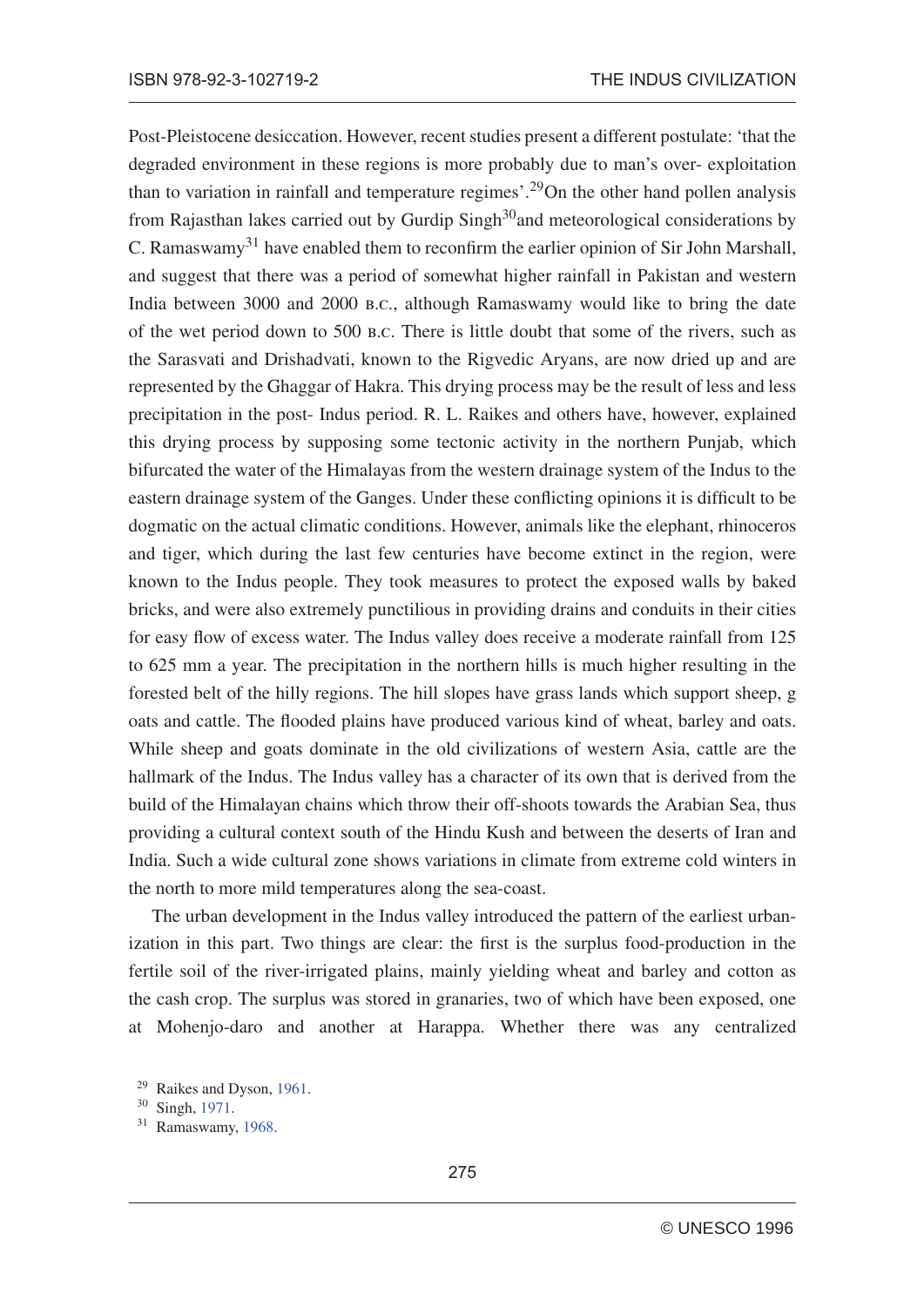cotton-manufacturing industry or handlooms were used in the villages is difficult to say. In any case cotton fabrics, including those of printed designs, appear to have been produced. The second aspect of urban life was craft specialization and industrialization of the cities. Copper, which was available from Baluchistan and neighbouring Rajasthan, was the basic metal for industrial and commercial development. There is little doubt that timber, probably from the *deodar* tree was obtained in the northern hills, as in the excavations at Mohenjo-daro $32$  timber beams are known to have been used in brick masonry. Carpenter's tools are evidence of skill in carpentry. These three items – copper, cotton and timber – appear to have been the mainstay of urban prosperity. For luxury goods, shell, ivory, lapis lazuli, carnelian and other precious stones as well as gold and silver were obtained to manufacture articles of common taste. A bead-making craft was well established. The painted pottery tradition speaks of another specialized craft. Two kinds of stones were profusely used: steatite probably from the neighbourhood of Tepe-Yahya<sup>33</sup> in eastern Iran was used for making seals, and alabaster for cups and vessels. Limestone statues, musical instruments, dancing figures tell of the development of fine arts in the cities. Except for the last few items, others were already in use in the pre- Indus cultures but in this period there is an acceleration and standardization of these products. The source of surplus food is not clear, as no information is available on irrigation. Mining, exploitation of forests and import of raw materials from distant places indicate an intensification of trade. The sea provided an outlet to overseas markets. There is nothing in this economic exploitation that needed foreign influence. Material evolution from indigenous sources is well documented.

It is only when we turn to the other aspects of culture that the Indus Civilization shows no precedents, but they are again so individualistic and rooted in the local fauna and flora that, as far as material content is concerned, it wholly derives from the local elements. However, an extremely interesting development is the production of steatite seals which have no earlier precedents, but depict local art and writing. The purpose of these seals is not at all clear. However, if they were meant as signet seals for stamping on commercial goods, pots<sup>34</sup> and other objects, they may have had administrative significance.<sup>35</sup>On the other hand, the standardization of goods, enforcement of a definite system of weights and measures, and above all formulation and execution of municipal rules in the cities, speak of the emergence of a political system that must be credited to a determined community of people whose main support lay in the surplus of the Indus plain, but whose prosperity depended on the growth of the industrial urban centres and a peaceful atmosphere for

<sup>32</sup> Dales, 1965.

<sup>33</sup> Lamberg-Karlowsky, 1972.

<sup>&</sup>lt;sup>34</sup> Wheeler, 1968, Plate XXXIV, B.

<sup>35</sup> Fairservis, 1976.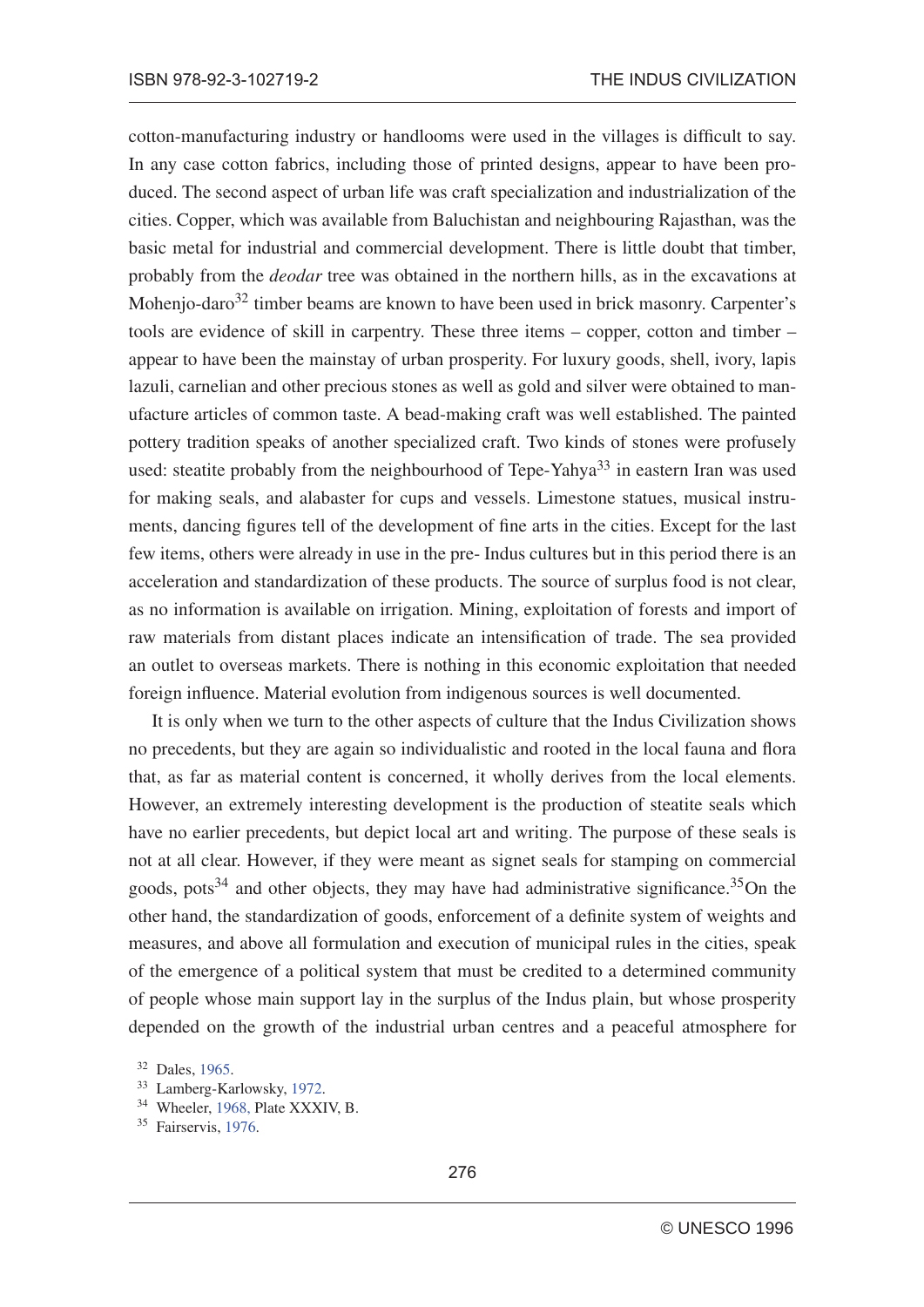overseas trade and commerce. Such an enterprising people must have felt the need to develop a system of writing to meet their commercial and administrative requirements. As will be explained below, there is no earlier beginning of writing except for some symbols found at random on potsherds.<sup>36</sup>On the other hand, the seals themselves provide us with many animal figures and human scenes that apparently had religious and myth-ological significance. There is little doubt that some pedestalled emblems and actual figures were objects of worship. Such a use of religious symbols in connection with commercial transactions suggests a religion-oriented society, though little evidence has been recovered for institutionalized religion in the architectural remains of the city. Our option for the western Asian model of a temple-dominated social structure has so far been unproved in the Indus Civilization. Some of the features of the religion can be derived from the earlier rural-based social system. In the vast expanse of the Indus system that practice was likely to persist and even influence new urban beliefs and rituals. In other words, the rural Indus had a major role to play in the make-up of the Indus Civilization. On the other hand, the urban centres must have sprung up as cultural foci to serve administrative purposes for the convenience of a determined group of people who laid the foundation of new cities unparalleled in the ancient Orient.

These cities show a twin-settlement pattern  $-$  a 'citadel' and a 'lower town', as can be seen in the excavated remains of sites in Pakistan at Mohenjo-daro, Harappa and Sutkagen Dor. Although Thapar<sup>37</sup> seeks the origin of the citadel or high mound from the 'ziggurat' model of Mesopotamia, the two formations are entirely different in concept. In the case of Kalibangan this higher citadel ground is due to an earlier occupation below. But in the case of Harappa and Sutkagen Dor the two sites are deliberately divided. At Mohenjo-daro they are separated by a wide gap between the two, the gap at one time being certainly flooded and hence R. E. M. Wheeler conceives of a canal<sup>38</sup> or a branch of the Indus in between them. It is possible that the two sites were simultaneously occupied on either side of a channel. It is principally at the citadel mound that a mud-brick platform has been traced. Out of seven successive phases excavated at Mohenjo-daro, Marshall located the platform between the lower sixth and seventh – an interval of 6 m built almost entirely by crude brick and alluvial mud. The same platform was identified by Wheeler in his 1950 excavation, underlying a huge granary contemporary with it, and he assigns it to the 'intermediate period' of Marshall's chronology. Still below lie older buildings and phases to an unexplored depth. These unexcavated phases continue to a depth of 12 m below the

<sup>36</sup> Fairservis, 1975 p. 281.

<sup>37</sup> Thapar, B. K., 1970;Jansen, 1979.

<sup>38</sup> Wheeler, 1968 p. 47.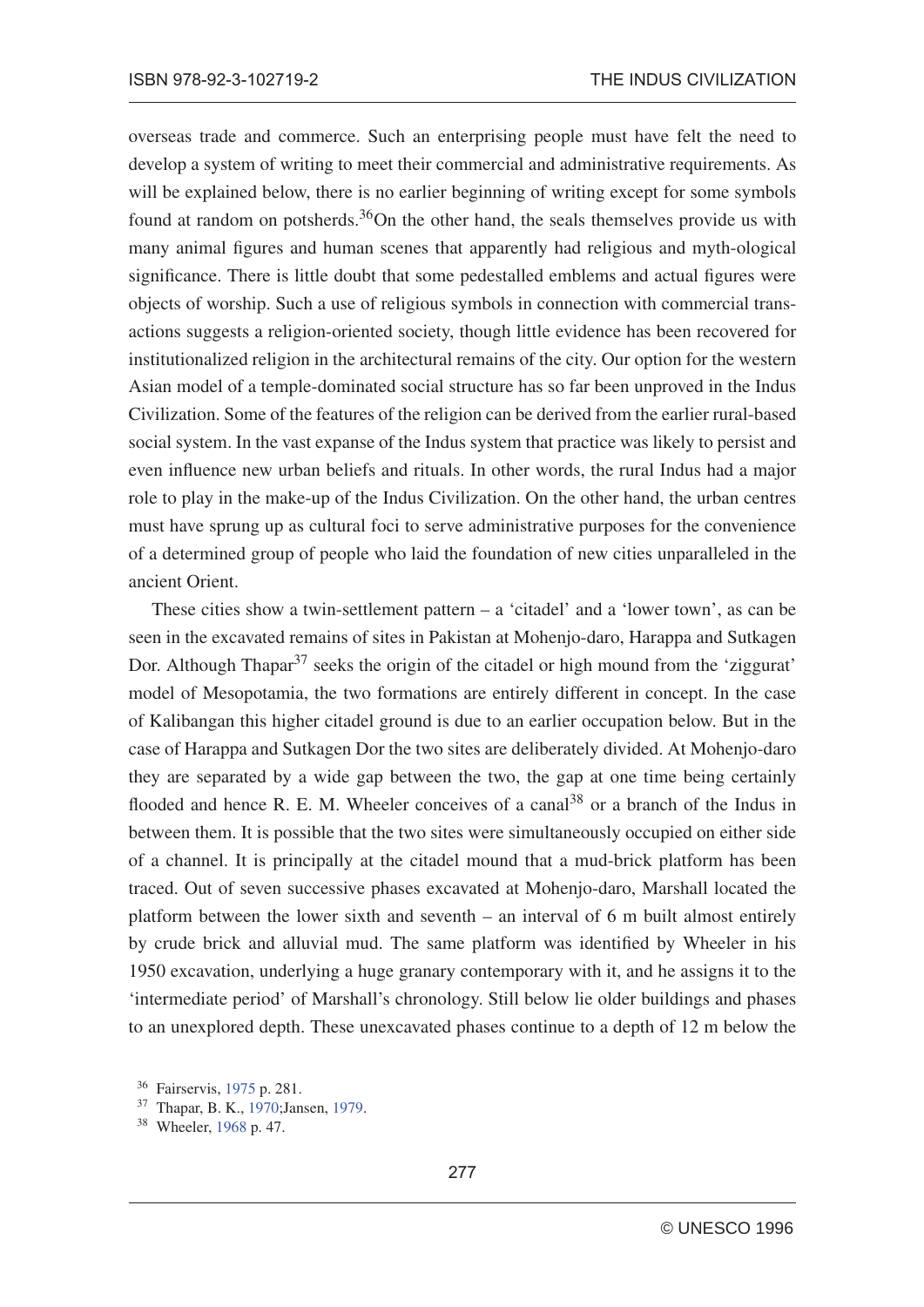plain. Wheeler believed that the building of the citadel corresponded with no break in the cultural sequence, yet the material of the lower levels remains to be salvaged, analysed and properly studied. The exposed structures on this high mound are all later than the granary and hence appear on a higher level than the 'lower town'. The purpose of this high mound is not at all clear, as main buildings still remain unrelated. On the other hand, several adjacent areas of the eastern 'lower mounds' have been partly excavated. All through this lower mound a wide, straight street has been traced running north and south. A second possible north-south street has also been located at some distance. The long cross streets as shown by Wheeler,  $39$  still remain hypothetical because the suggested lines follow only the contour of the mound but they remain to be proved by excavation. It is therefore not at all clear whether the two settlement sites were planned on one grid pattern, as is generally assumed. The grid system has not been proved in any of these I ndus Civilization sites. If this grid presumption is set aside, the growth of the city plan of Mohenjo-daro can be reached with reasonable understanding on the basis of an earlier continued occupation of the two sites on either side of a small channel – an experience that led to the Indus concept of twin settlements – a 'citadel' and a 'lower town' as we like to call them. B. B. Lal<sup>40</sup> has attributed religious significance to at least half the portion of the citadel mound at Kalibangan but so far no such idea has been proposed for the other city sites.

The Indus cities are unique in their conception. The north–south alignment of long thoroughfares at such an early period is unparalleled in history. The only other site where such a planning appears to have been preceded is surmised from the aerial photograph of Rahman Dheri.<sup>41</sup>Such planning was followed by a straight alignment of house walls along the streets, and of still greater significance are the long covered public drains built through the middle of the wide streets, with manholes in between for the ultimate removal of rubbish. Such drains were properly connected with private drains and water chutes coming from private houses which had a highly developed system of brick-on-edge flooring in the bathrooms. The long thoroughfares appear to have been dictated by wind direction. The street patterning was designed to catch the fresh breeze by those who were familiar with the local climate and environment and, probably for the same purpose, the house ventilations were opened on the side of the main streets. This arrangement and the high sense of sanitation and strict observance of the rules of regularity suggest a community of people who were certainly disciplinary and punctilious in their behaviour patterns at least during the mature phase of the Indus Civilization.

<sup>39</sup> Wheeler, 1968 FIG. 1.

<sup>40</sup> Lal, 1981.

<sup>41</sup> Dani, 1970/71 Plate IVb.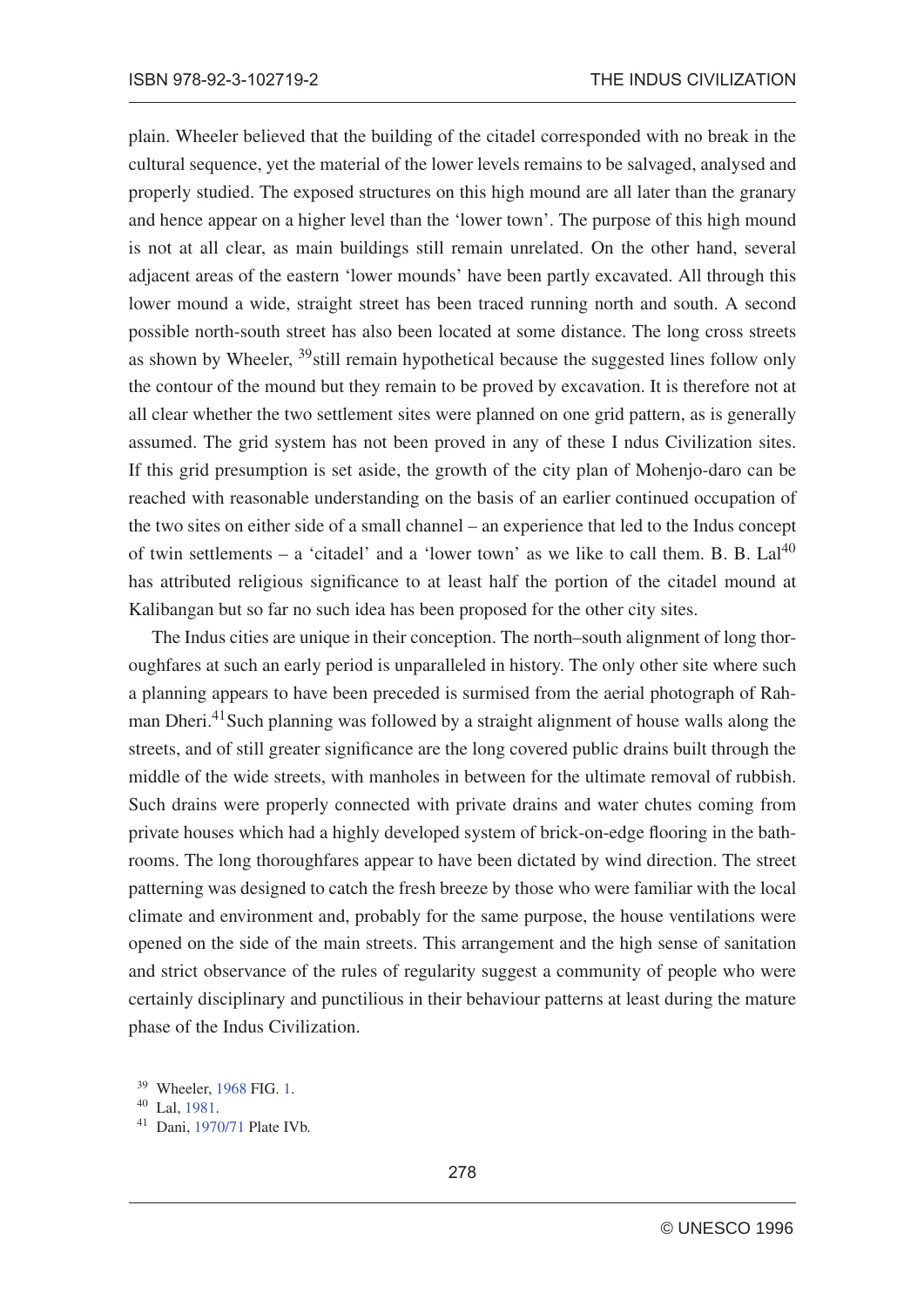### Mohenjo-daro

The two cities of Mohenjo-daro and Harappa(Fig. 1) are preserved disproportionately. The ruins of the former city present a grand view from the riverside, the Indus river of today being at a remove of 5 km. A brick-built embankment, <sup>42</sup> apparently old, protects the city. From a distance the round stupa of the later Buddhists appears crowning the older protohistoric ruins of the citadel mound. What is buried beneath the stupa yet remains to be excavated. A lane west of the stupa has been named 'Divinity Street' from associated religious antiques. From this street five doorways lead onto a massive structure on the west, which measures  $70 \times 23$  m. Its nucleus consists of an open court of 10 m<sup>2</sup> with verandas on three sides facing rooms behind. Many of the rooms are carefully faced with bricks, and there are at least two staircases. It is an imposing building of unusual importance and generally referred to as an educational institution. But the most unique building, farther to the west, beyond another lane, is the Great Bath (Fig. 2), consisting of a tank, 12 m long north to south, 7 m broad and 2.5m deep, with steps leading down to the floor from two sides, built of fine bricks rubbed and carefully made watertight by using gypsum mortar. Furthermore, precaution has been taken by putting a 2.5-cm-thick damp-proof course of bitumen held by a further wall of brick and retained by mud-bricks. All around the tank is a corridor which opens through ranges of brick pier or jambs. Behind them on one side there are other rooms, one of which contains a large well which apparently supplied water to the tank. Near the south-western corner an outlet, a corbel-arched drain about a man's height, was provided. Farther away to the north is a block containing eight smaller bathrooms, each about  $3 \times 2$  m, carefully and solidly built, with finely jointed brick floors, and disposed, on either side of a passage, in a fashion ensuring that none of the doors opened opposite any other. These bathrooms appear to have an upper storey, supposed to have been residential in nature. This whole complex of the Great Bath and smaller bathrooms has a meaning beyond proper comprehension at present. Its public character can be easily guessed but the attribution of any other concept may well be premature.

Immediately to the west of the Great Bath is the Granary, standing on a massive brickwork podium with a loading platform on its northern side. As the corbelled drain of the Great Bath cuts the eastern end of this platform the original granary is earlier in date than the bath. The Granary consists of a series of brick plinths, rectangular or square in plan, each separated by air passages. It is on these plinths that granary stores were built, some with wooden supports. A later addition to the Granary on the south was made contemporarily and in line with the Great Bath, and both of them opened on to a southern lane. On

<sup>42</sup> Wheeler, 1968 p. 37.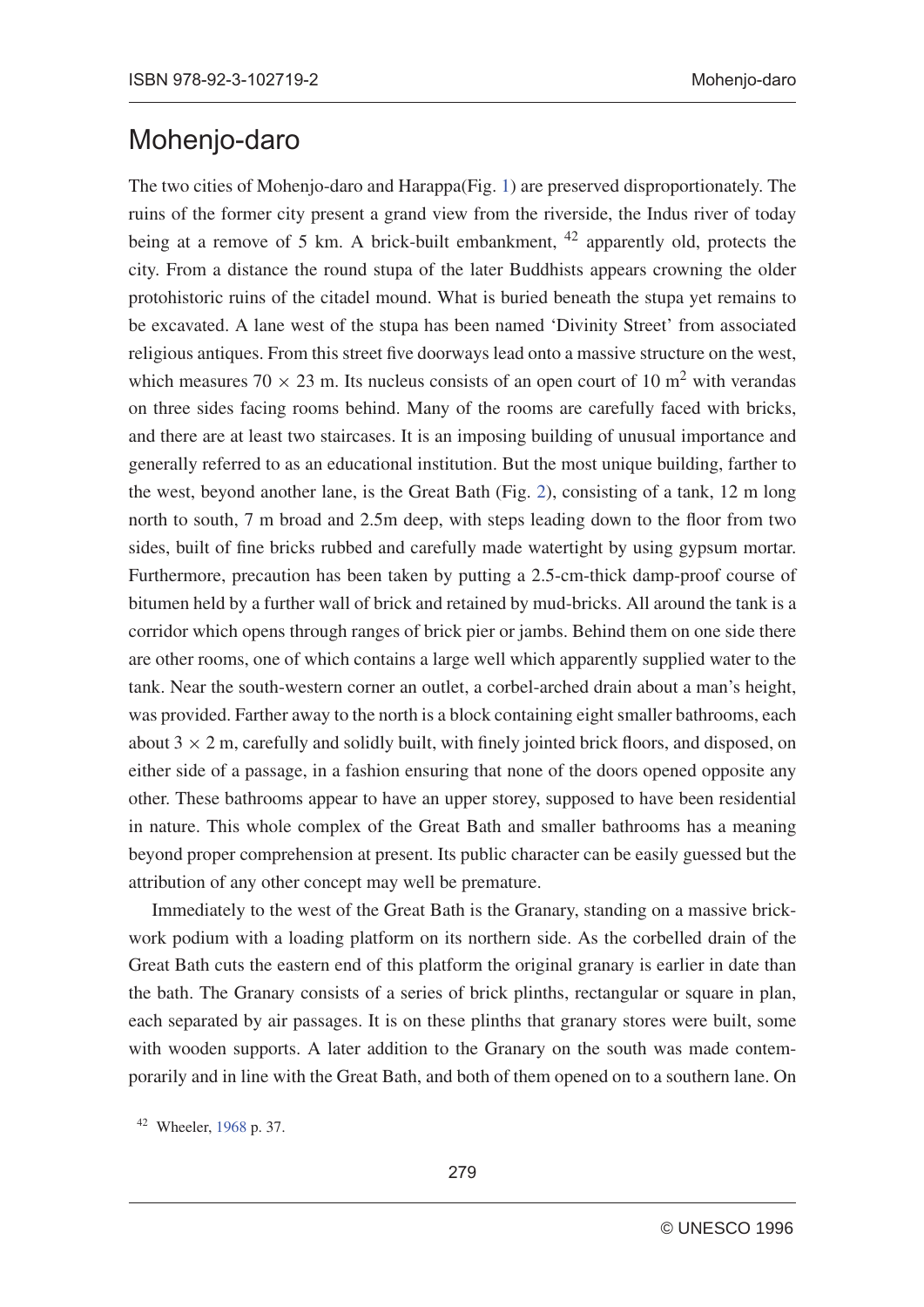

FIG. 1 Site plans of Mohenjo-daro and Harapa.



FIG. 2 Mohenjo-daro: the Great Bath.

this side Wheeler further identified a grand staircase leading from the level of the plain to the top of the platform, where stood a small bathroom. It is the battered walls of the outer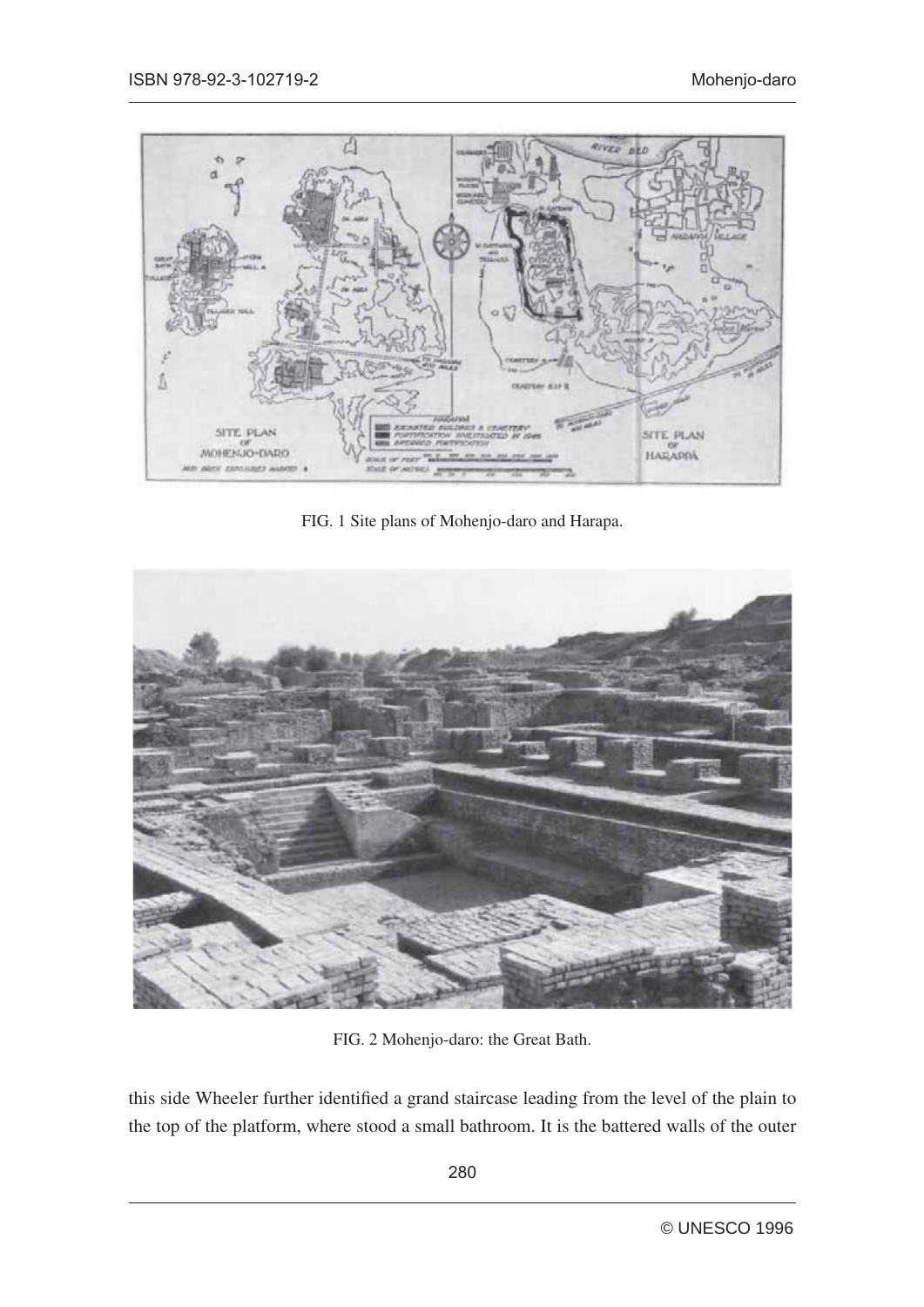side of the high podium of the Granary that led to the idea of a citadel at Mohenjo-daro. But strictly speaking, Mohenjo-daro has not as yet produced evidence of any continuous city wall around this high mound, which is almost a parallelogram in shape. However, the south-west corner does show a salient that looks as though it is concealing a tower. A series of towers were actually found in the south-east corner of the 1950 excavations. These square towers, which are of solid brick, except the earliest which showed slots for timber beams, were meant to strengthen this corner. But the walls on the north and the west do not continue to any great length. What was taken to be a 'parapet wall' by Wheeler may be a curtain wall between two towers. Further to the north the later floods penetrated deep into the mound and partly separated the northern half from the southern. In the southern half one important building has been exposed. It consists of a pillared hall with a platform on the southern side corresponding to a later Iranian type of *apadana*.

### Harappa

The buildings of the citadel mound of Mohenjo-daro can be compared with what remains at the citadel of Harappa, where the fortification walls were traced in the 1946 excavation.<sup>43</sup> Unfortunately the structures within the citadel are poorly preserved but outside to the north three types of buildings were found. The first is a granary consisting of a series of six storerooms in two rows on either side of a corridor. To its south is another group of circular platforms meant for threshing corn. Still further is a series of two-roomed houses of utilitarian type and hence taken to be workmen's quarters. These buildings at Harappa make a different setting from what we have seen at Mohenjo-daro.

As far as the 'lower town' is concerned, Mohenjo-daro presents a good example, where S. Piggott built up a pattern of a series of blocks of houses arranged in a grid-iron system. The idea of such blocks can be easily conceived from the system of housing units, which have a central open courtyard with living rooms along the sides in the oriental style, the main door opening on to a lane with a wall provided near the door. The houses, which are simple and plastered with mud, also had second storeys. Some had latrines with seats on the ground floor. Attempts have been made to recognize in the structure some temple, palace, inn and industrial quarters. But except for the potter's area of a later period, recognition of quarters for specialized crafts has so far not been successful.

Social stratification has been difficult to determine even on the basis of burials discovered at Harappa, Kalibangan and Lothal. The material from cemetery R–37 at Harappa enabled Wheeler to speak of one single system of inhumation practised by the Indus

<sup>43</sup> Wheeler, 1947.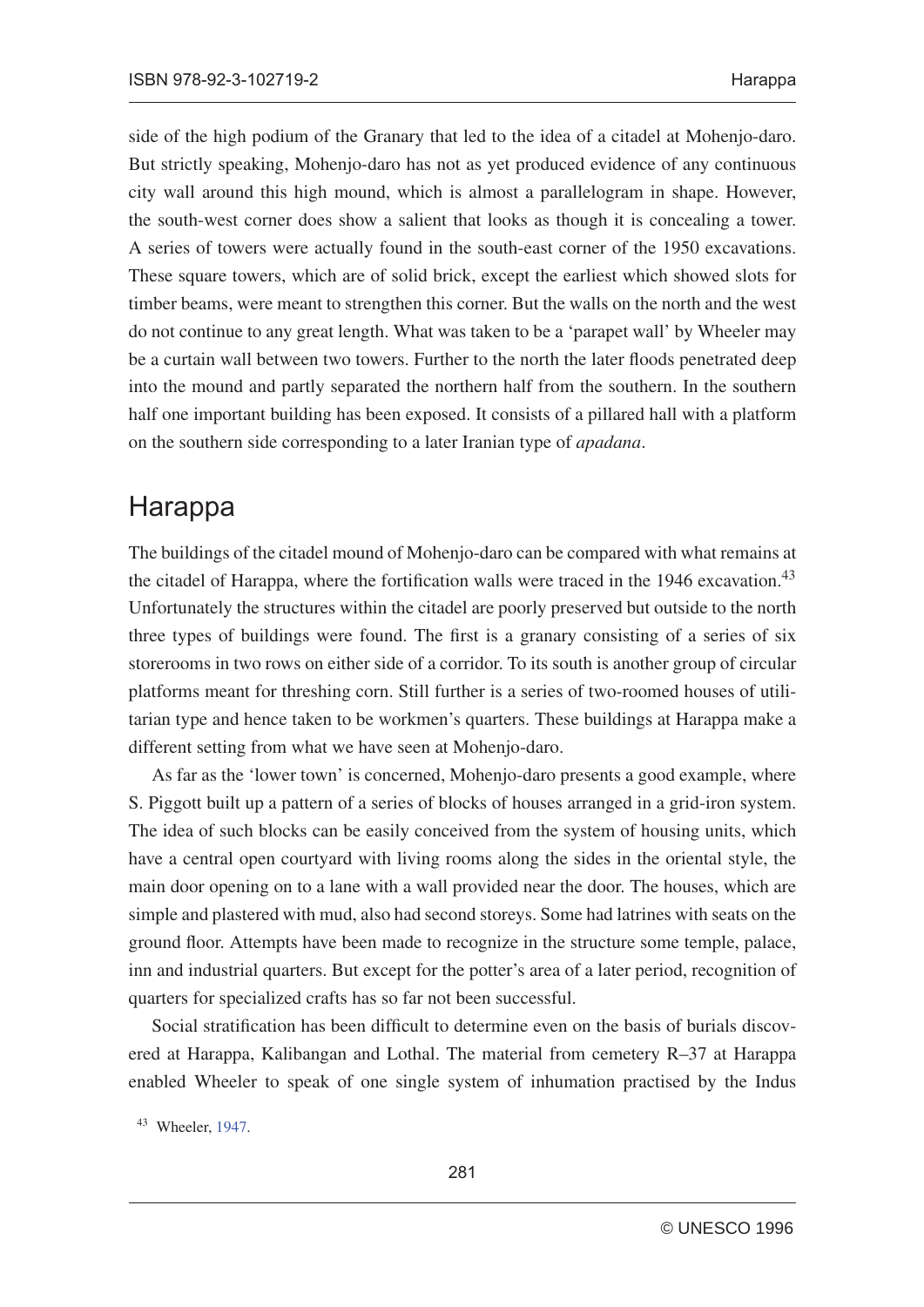people, though other sites have produced other types as well. The Harappan burials are all of humble folk and do not show any great variation. Here the skeletons lie extended in the north–south direction accompanied by grave furniture consisting of some fifteen to twenty pots, personal ornaments like shell bangles, necklaces and anklets of steatite or paste beads as well as toilet objects such as a copper mirror, mother-of-pearl shells, an antimony rod and a shell spoon. Only two graves show some special features; one was outlined internally with mud-bricks, suggesting a structural coffin, and the other was buried in a wooden coffin, the wood being *deodar*.

From burial practices we may go on to examine religious rituals and beliefs and seek to understand the pattern of the Indus society. Although no structural evidence for a temple can be definitely cited, other objects suggest a multiplicity of religious ideas. While J. Marshall has tried to trace many of the later Indian practices to these ideas, others prefer to confine themselves to building the great religious tradition of the Indus people with which the little traditions of various communities became integrated. On this consideration the Great Tradition could be attributed to the nature of the urban set-up and the Little Traditions may appertain to the mass of the village population who must have subsisted side by side with their own humble beliefs.

For an agricultural society of this type the concept of the fertility cult must have exerted a great influence. The discoveries of a large number of terracotta figurines of an almost nude female has suggested the idea of a village mother goddess. With them are associated terracotta figurines of pregnant women with children. There is a remarkable scene (Fig. 3a) depicted on a seal from Harappa that shows a birth scene. The seal bears an inscription of six characters not yet deciphered. On one side two genii are standing, on the other a male is standing with a cutting instrument in his right hand. Before him is a seated lady with her hands raised up and hair dishevelled in distraught mood. The top scene apparently shows the same female upside down with something emerging from her female organ – obviously a representation of childbirth. What the idea is behind such a scene cannot be exactly stated but here certainly some fertility idea has attracted the attention and found expression in this remarkable sealing. Marshall would also like to attribute his recognition of the phallus (lingam) and ringstones to similar beliefs. The second great element in the popular beliefs is seen in the many animals represented on the seals. Some of the animals are multi-headed and some multi-bodied, and some are no doubt mythological in so far as they combine in a single figure the attributes of several animals. Among these animals the bull certainly predominates. The appearance of the unicorn on a large number of seals still remains enigmatic. Even if these animals were not actually worshipped, an animal spirit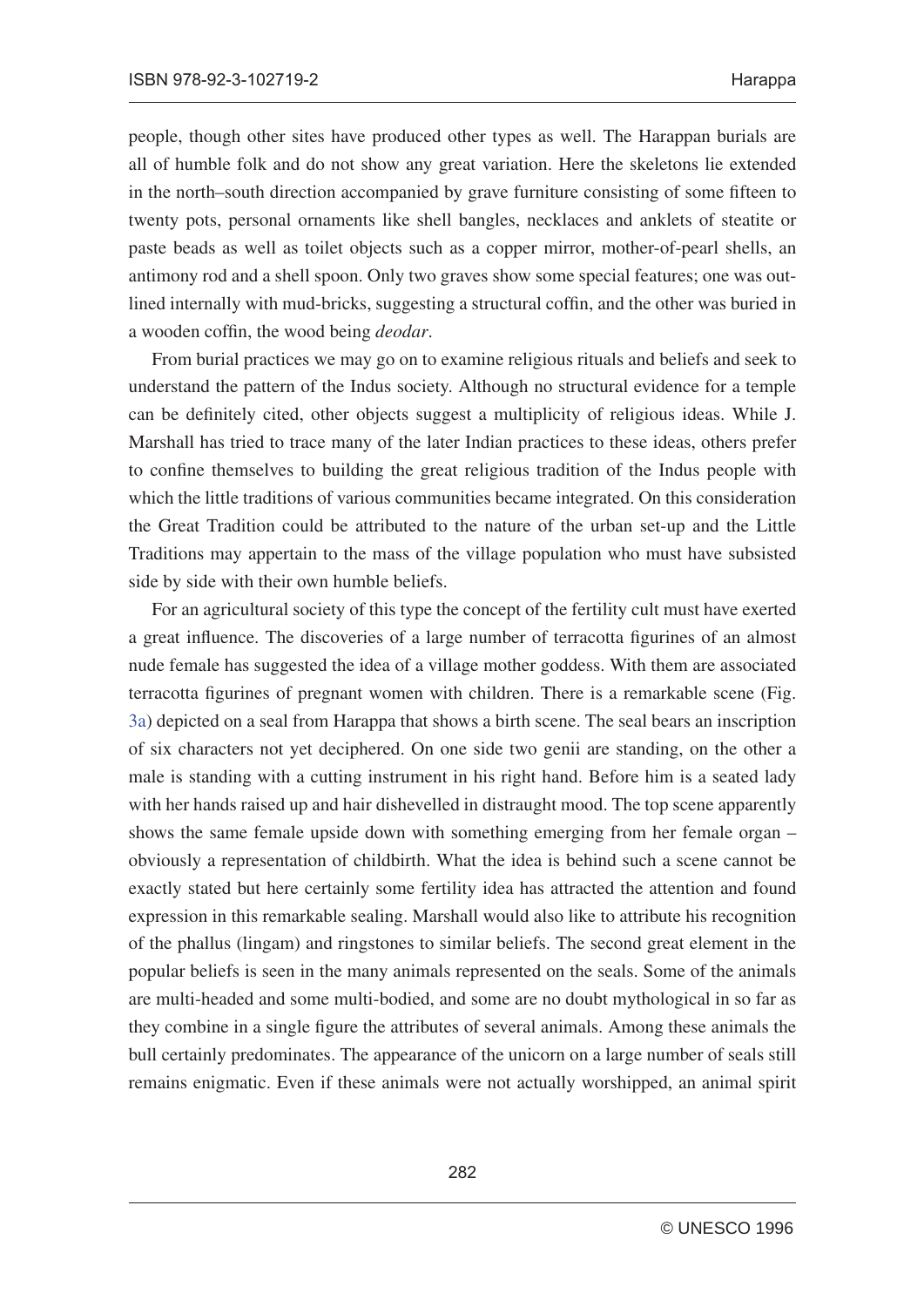

Fig. 3 (a) Harappa: a seal showing a birth scene; (b) Mohenjo-daro: a seal showing a tree with two chimerical heads; (c) Mohenjo-daro: a seal showing a tree deity and other figures; (d) Mohenjodaro: a seal showing a horned deity in a yogic posture.

appears to have been a component part of religious beliefs and may be seen in the figure of many horned deities.

Another popular idea can be traced in the depiction of trees or tree-trunks on the seals. A tree within a railing is a common feature. These by themselves may not be of any great significance, but combined with the appearance of a pipal leaf motif, noted on several painted pots or carved on seals, they begin to acquire some meaning. One seal (Fig. 3b) actually shows two heads coming out of a tree suggesting an idea of a living spirit of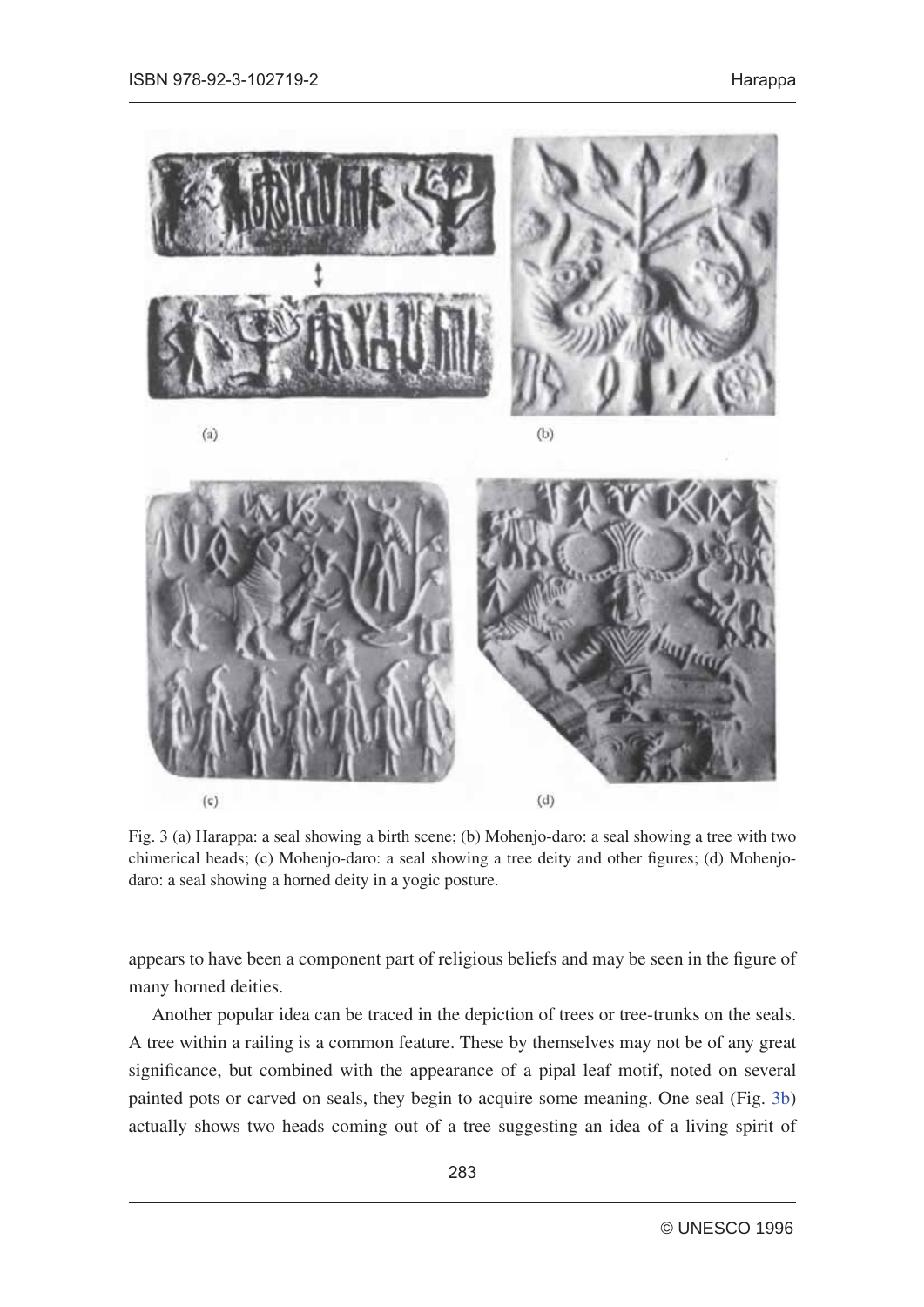the tree. The concept of a tree deity is obtained from other seals where a horned figure stands within a tree motif (Fig. 3c). Here the humble tradition of village folk has become integrated in a ceremonious performance that speaks of urban sophistication.

The tree deity, who is horned and has a pigtail hanging down to one side, stands within a leafy pedestalled bowl. Before her a horned personage kneels down in a supplicating mood and appears to invoke the deity through the intermediary of a mythological animal standing behind. On the lower row stand seven plumed and pig-tailed figures probably awaiting their own chance. Whether these secondary figures are meant for worship or for sacrifice is difficult to say. But the whole scene is a remarkable representation of an intensely emotional ceremony. Such tree deities are also depicted alone. In another example the kneeling man, with a sharp-edged knife in his hand, is pushing a deer before the deity as if in the act of sacrifice. Many of the seals depict a 'standard' below the mouth of the unicorn. The emblematic nature of this object is clear from another seal where it is carried in combination with a bull on an altar in the middle with a fluttering flag in front. From Harappa comes another seal,<sup>44</sup> which shows two scenes besides some writing. The lower one has a horned bull to the left with a standing man in between facing a structure, probably wooden, a square in two storeys with pinnacle tops and a vestibule in front. The upper row depicts two growling tigers on either side of a remarkable human figure sitting on a high-legged seat on his heels, with his toes touching the seat and his knees doubled; his bangled hands rest on his knees, and his head, which is not very distinct, is apparently horned. In another seal the same horned man in a similar pose is being worshipped with folded hands by two men, one on each side. These worshippers have cobra hoods behind them, recalling *naga devas* ( serpent deities) of a later period. The pose of the seated deity is more simple. Marshall proposed to see in it a *yogic* posture. The deity has a remarkable history and can be traced back to the horned deities seen in the painted sherds of the pre- Indus period. The iconography of the figure reveals the various composite elements. On a clay tablet from Kalibangan the figure is crowned by a simple tree. On a seal from Mohenjo-daro the crown is horned. But a more stylized figure appears on another seal (Fig. 3d). Here the seated deity has an erect male organ and is multifaced, the horned crown has a stylized stump in the middle and a series of torques around the neck. Below the seat are two ibexes. Four animals are round the seated figure who appears to be motionless in a trance. Out of the four animals the elephant is receding while a tiger, a rhinoceros and a bull are in an aggressive mood. Marshall sees in him a 'prototype of Siva' a concept which is biased towards modern Indian beliefs. On the other hand, the different component elements are already there

<sup>44</sup> Vats, 1940 Plate XCIII No. 303.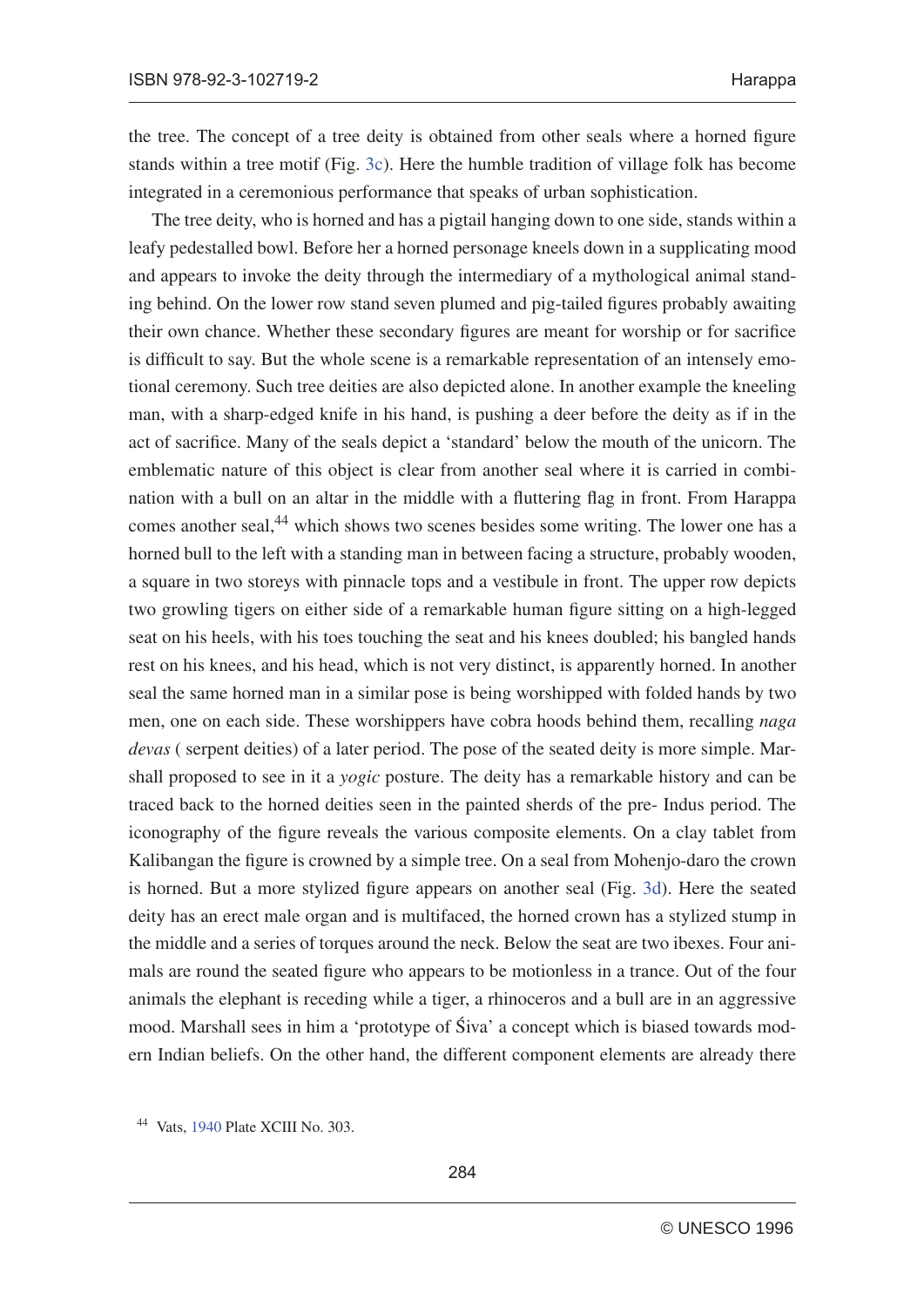in contemporary beliefs. The representation here is an integrated concept of a sophisticated type that must have evolved in the urban setting of the Indus Civilization.

There are some extraneous elements, like the figures of Gilgamesh and Enkidu, also appearing in Indus seals. But the religious repertoire would not be complete without mentioning the limestone statues. In one example there is a bearded figure with half-closed eyes. In a second example the man is seated in a half-kneeling position with his hands on his knees and a *shawl* over the body with the right shoulder bare. The third is a highly sophisticated bust of a man (Fig. 4), with his beard trimmed, upper lip shaven, half-closed eyes looking at the tip of a sharp nose, hair combed and held by a gold fillet, ears imitating a shell design, a ring armlet on his right arm, and a *shawl* over his body except for the right shoulder. The *shawl* is decorated with the trefoil design. It is this statue that has been taken to be a 'priest king' though we have no evidence of any priestly dominance in the Indus Civilization.

The statuettes, seals, terracotta figurines and several other decorative objects also reveal the artistic trends of the time. A total number of eleven stone statuettes have been recovered at Mohenjo-daro, nine of which are human or parts of human figures and two are animals. One human is made of steatite, two humans are of alabaster and the remainder are of limestone. One animal is clearly a ram but another is a composite animal with ram's horns and an elephant's trunk. These figures are all drawn in a conventional style and show a tendency that leaves very little choice for freedom. In physical depictions they have an individuality of their own though it is possible to detect some correspondence with Mesopotamian figures, for example, in the shaven upper lip, sturdy neck, trefoil design on the *shawl* and the use of inlay for the eyes. All the figures are modelled and belong to a tradition hieratic in origin. On the other hand, there are two other statuettes found at Harappa which belong to an entirely different school.

The first is a young *danseuse* in grey stone, who is headless with parts of her legs broken, showing remarkable movement as reconstructed by Marshall. The second figure, which is also headless with its arms and legs missing, is modelled in red sandstone and shows the use of tubular drills for the attachment of arms. The muscles are depicted in a superb and naturalistic fashion. Such a naturalistic representation is seen in the case of animals and seals. Particularly, the drawing of the two-horned bull shows a power of keen observation. It is here that Indus art is seen to be far removed from the general run of Indian art, which is generally stylized and over-burdened with iconographic details. The Indus art, as seen in the seals, is steeped in naturalism and the scenes represented on the sealings are derived from the usual activities of man. Unfortunately the sculptures are confined to small figurines. There is nothing to compare with the huge statues of the Egyptian civilization.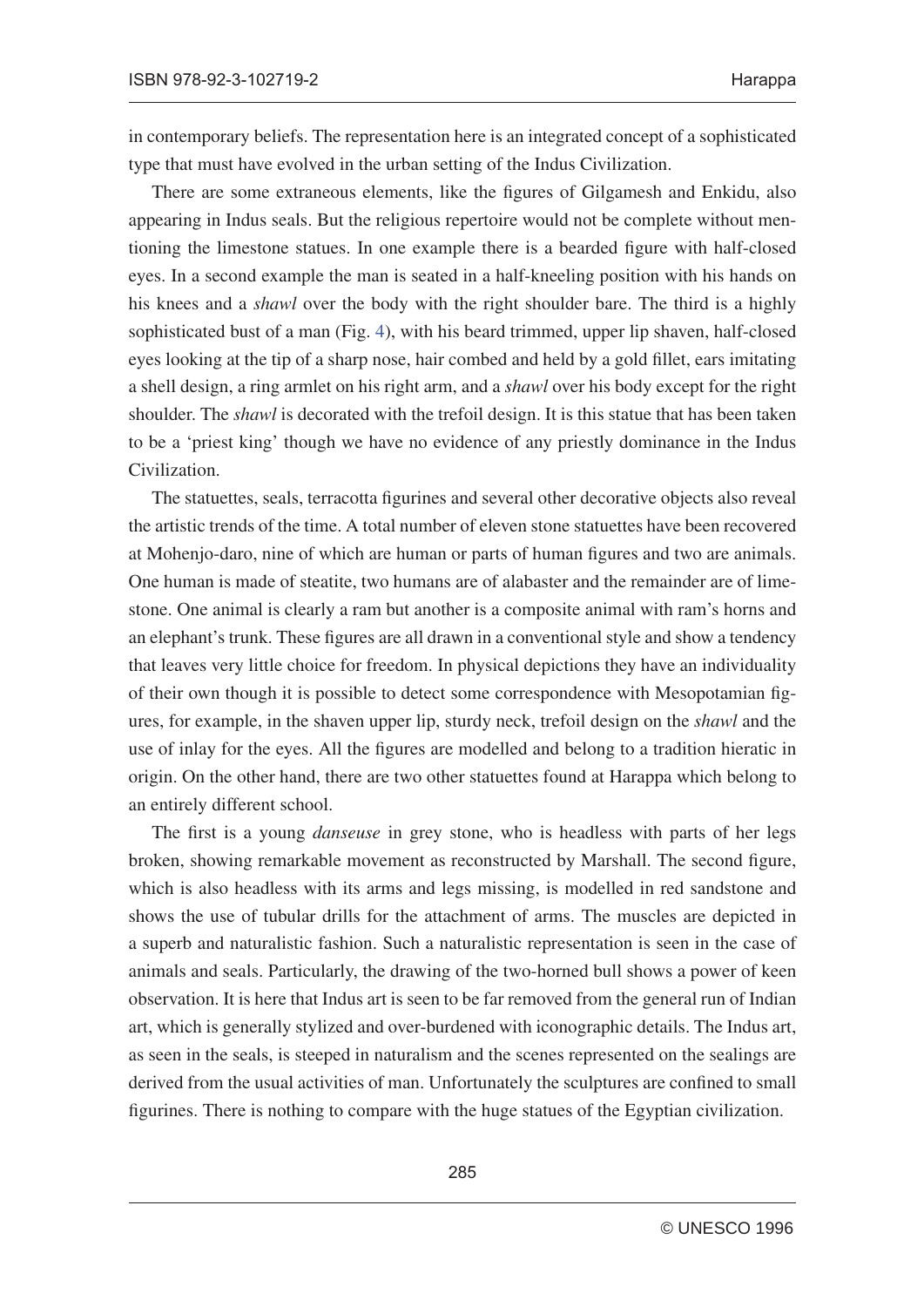

FIG. 4 Mohenjo-daro: stone bust of a 'priest-king'.

A remarkable figure in the round is of a bronze dancing girl (Fig. 5a) which is highly emotional. Although her feet are broken, her remaining bent leg still speaks of the free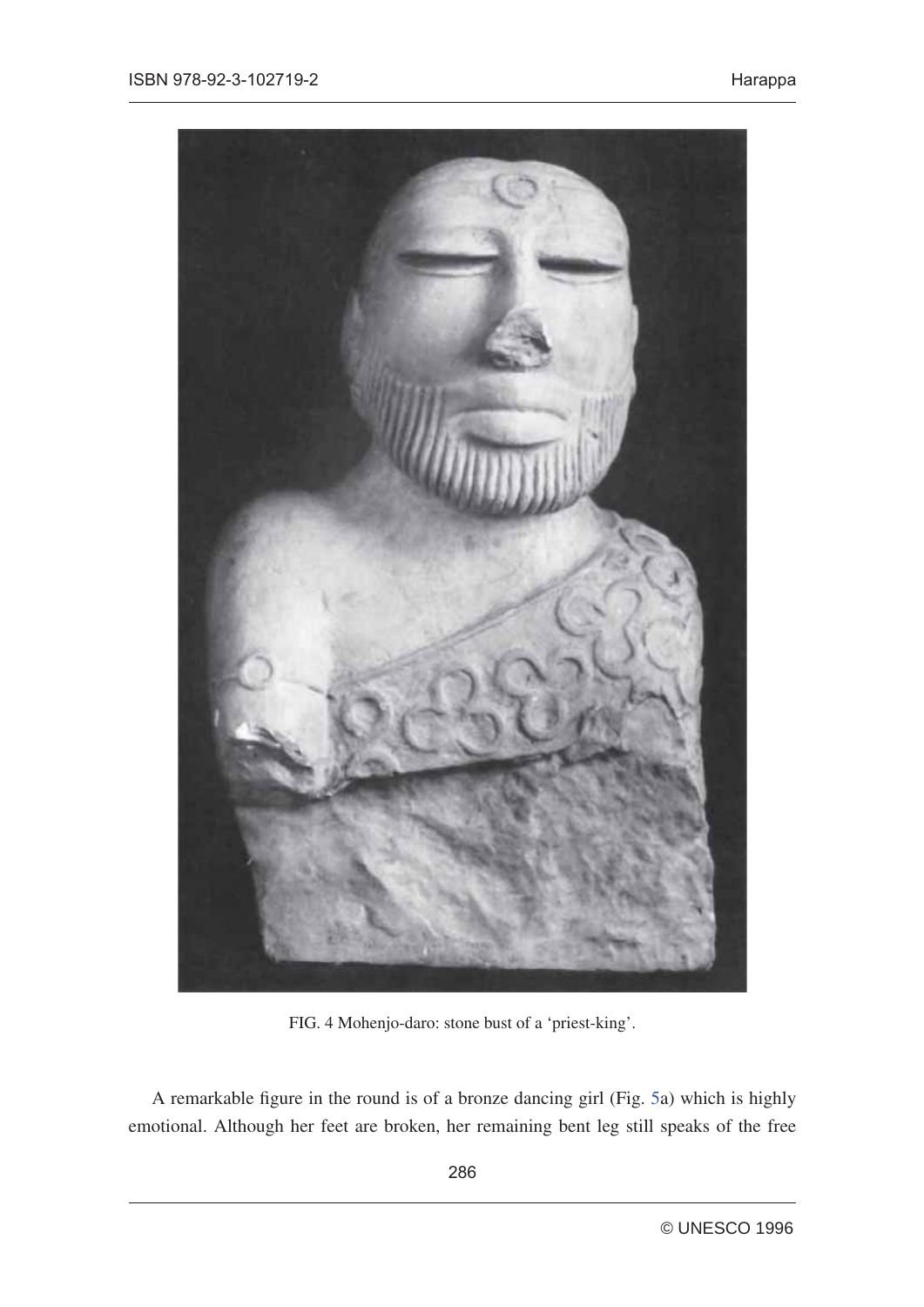movement associated with dancers. Her bangled left hand appears to produce a ringing musical sound when striking her wrist on her thigh, while her lips, which are thick and protruding, are open to a soft tune of a song. The figure, which is totally nude, has its hair drawn stylistically to one side. It has been compared to the temple girls of a later period. In physiognomy it is different from other figures but in the free movement of its limbs it carries the agile spirit of the time.

The terracotta figurines, both human and animal, represent the folk art of the time. Among them cattle are preponderant, generally humped bulls, but short-horned ones and buffalo also occur. The cow is not depicted at all. Other animals include dogs, sheep, elephants, rhinoceros, pigs, monkeys, turtles and birds. The human figurines are mostly females in different activities or postures. The standing female figurines (Fig. 5b) are very common, with a loincloth held by a girdle, a series of beaded necklaces, ear paniers and a fan-shaped head-dress. All these figurines are hand-modelled with appliqué technique used for attachments. Some are very appealing, suggesting that they are more than ordinary toys. However, there was no scarcity of toys, which included bird whistles, wheeled carts (Fig. 6) and animals with holed legs to be drawn by children. Terracotta was the poor man's medium of expression. This was also used for utilitarian objects like feeder bottles, rattles, bangles for ladies, cubical or tabular discs, spoons, mousetraps, flesh rubbers, etc. The most abundant are the carrot-shaped cones of plain terracotta, terracotta cakes of triangular shape and rounded missiles. The cones look like carrots and are assumed to be used as styli and the cakes as oven stands or for toilet purposes.

Faience is another material used for modelling animals or for making other objects like bracelets, finger rings, studs, buttons and inlays for caskets and furniture. The faience was composed of crushed steatite pressed and modelled to produce the object desired. It was then coated with a glaze and fused in a kiln. The colour as seen today is light blue or green. Faience materials are normally small, yielding tiny figurines of sheep, monkeys, dogs and squirrels.

Faience was also used for making beads, barrel-shaped or convex-bicone, and they were carved with a trefoil design cut with a drill. The bead-making craft was highly developed in the Indus Civilization. Besides faience, other materials include gold, silver, copper, steatite, semi-precious stones, shell and pottery. E. J. Mackay<sup>45</sup> gives the detail of a bead-maker's shop from his excavations at Chanhu-daro, where the processes of sawing, flaking, grinding and boring the stone beads are well illustrated. A series of gold beads was included in a hoard of jewellery found at Mohenjo-daro. The silver beads are mostly globular or barrelshaped. Another significant type of faience is the segmented bead. Decorated carnelian and

<sup>45</sup> Mackay, 1943 pp. 180, 210.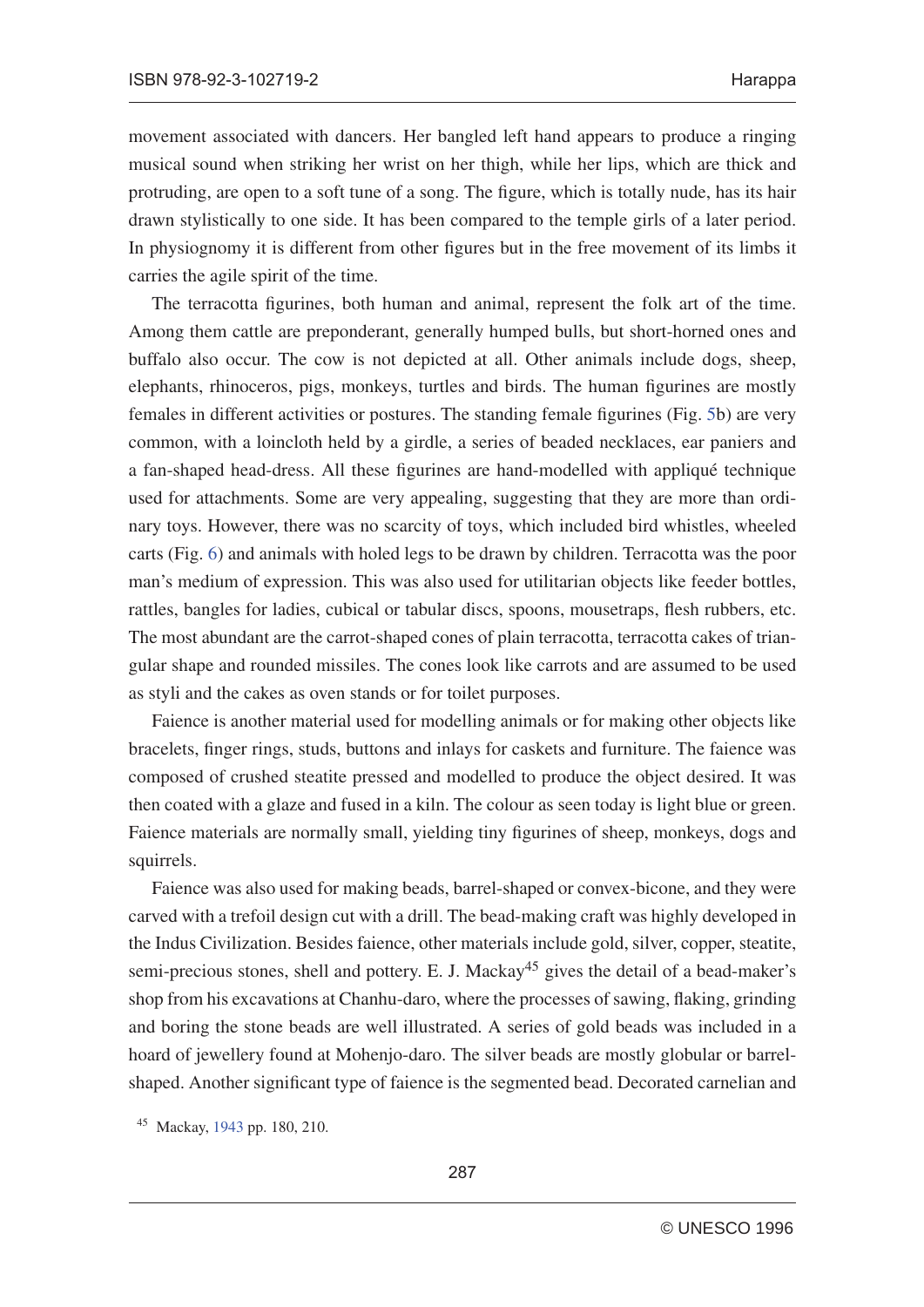



etched beads are well known. The trefoil design seen on the beads is the same as that seen in the *shawl*. At Harappa a great mass of jewellery of gold and semi-precious stones was found underneath the workmen's quarters. There were nearly 500 pieces of gold, ranging from armlets to beads and many complete necklaces made up of multiple strings of beads and metal.

Two other materials used by the Indus people for preparing decorated designs are lapis lazuli and shell. The lapis, which was imported from Badakh-shan, was sparingly used, but shell was plentifully available on the sea-coast. It was used for making various types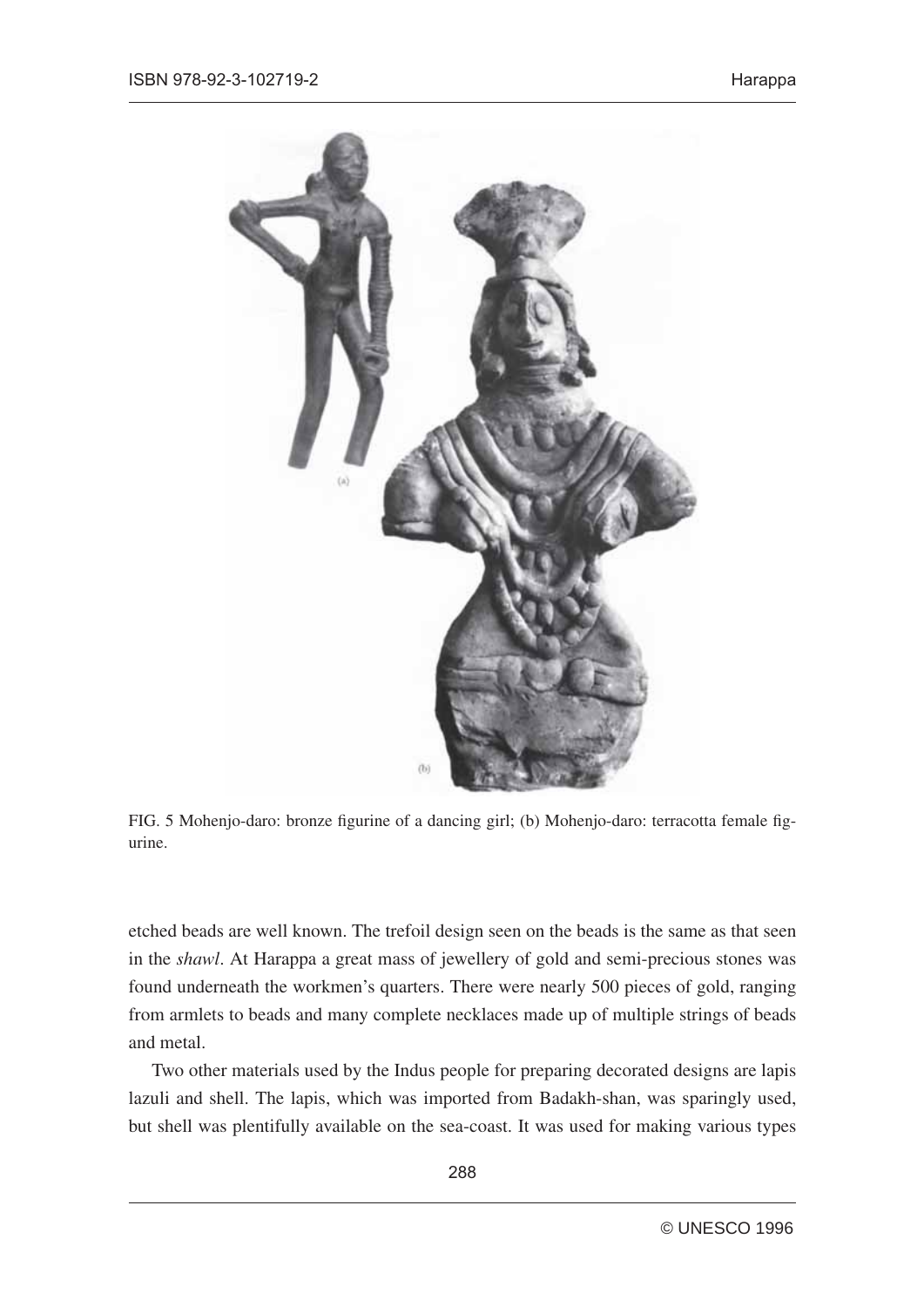

FIG. 6 Mohenjo-daro: terracotta toy-cart.

of bangles, studs, cones and cut into different designs for decorative purposes. The shell industry was highly developed.

The metal industry of the Indus people shows many curious and interesting features. S. Piggot<sup>46</sup> has commented that the metalsmiths were manufacturing objects in copper, either crude or refined, in bronze (copper with approximately 10 per cent of tin deliberately or accidently added); and in copper-arsenic alloy, almost certainly accidental but one which gave an added hardness to the metal. The commonest techniques used in metallurgy included casting and forging. Casting was done by pouring molten metal into a mould. As this process required special care to avoid bubbles, by the addition of a small percentage of tin or arsenic, it appears to have been used very sparingly. However, the lost-wax method must have given good results. It is by this method that the dancing girl statuette was made. But other tools of copper or bronze were cast by the simple technique. These included simple flat-type axes, tanged spearheads, barbed harpoons, arrowheads, razors, knives, handled mirrors and, occasionally, shaft-hole axes. Copper or bronze was abundantly used for making metal pots, pans, bowls, cups, dishes and small bottles. The find of spindle-whorls and many cloth impressions in the Indus cities is evidence of the growth of textile manufacture out of the good-quality cotton produced in the Indus plains.

<sup>46</sup> Piggott, 1950 p. 196.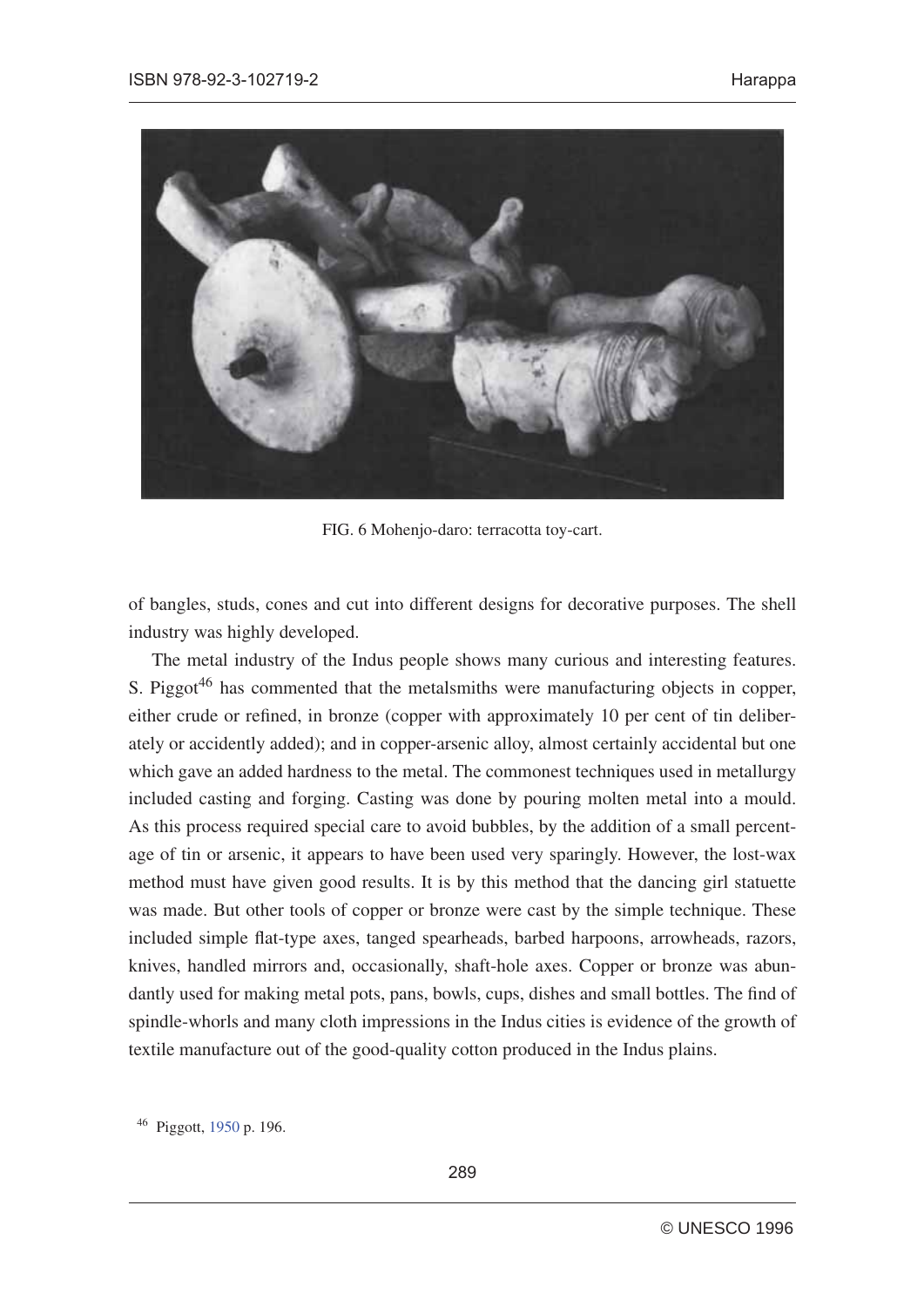For means of transport the Indus people used carts with solid wheels that were tied to the axle and which turned round along with the axle, a type of small cart that is still in use in the villages of Sind. Two types of river-going ships have been noted. One depicted on a seal shows the high prow, central cabin and double steering oar. Before the cabin are poles apparently to hold the standard. At Lothal other terracotta ship models have also been found.

Although a few stone vessels have been found, pottery was the basic manufacture. Potter's kilns, about six in number, have been found in the latest phase of Mohenjo-daro. They are circular, with a stokehole and furnace beneath a perforated floor originally covered by a domed roof. The pottery from the Indus is for the most part plain, mass produced for utilitarian purposes. The vessels, which have thick sides, are well baked and produce a ringing sound when beaten with the fingers. The commonest type is an offering stand with narrow tapering base, probably a development of the pedestalled bowls of the earlier period. Other types include beakers, pointed-base goblets, handled cups, jar stands, perforated cylindrical vessels and varieties of vases, pans and plates. Specialized types are knobbed-ware pottery and perforated vessels. The great bulk of material is wheel-turned, but some hand-made vessels have been recovered from lower levels. Goblets with pointed bottoms and scored exteriors are found in great numbers in the later levels. Some of them bear a short stamped inscription. Most of the pottery is of pinkish ware made of alluvial river-clay mixed with other ingredients. It is coated with bright red slip. The decorated pottery has designs painted in black on a red background. The designs are equally divided between geometric and naturalistic with trees, birds, fish and animals.

The Indus pottery is heavy, well made and sharply contrasts with the delicate vessels of the pre-Indus cultures. Among the distinctive patterns the intersecting circle motif, the pipal leaf, the chequer design and the kidney-shaped motif occur in a mass of foliage and tendrils. Among birds the peacock takes its place. Some of the painted sherds also show human figures. A painted sherd from Harappa shows a fisherman, carrying two nets suspended from a pole across his shoulders with a fish and turtle near his feet. Another sherd shows a doe suckling her kid, with two birds, a fish and a star in the upper part of the panel and secondly a man with one hand raised and the other touching his head, and a child with upraised arms along with fishes and a cock in the field. Wheeler noted that painted decoration is of better quality in the lower levels so far explored at Mohenjo-daro.

Such a diverse paraphernalia of urban civilization could hardly be controlled without a system of writing. It is therefore not surprising that the Indus people adopted a system of writing to suit their purposes. However, this written system has been found in a fully developed form as seen in the many steatite seals and sealings, copper tablets and some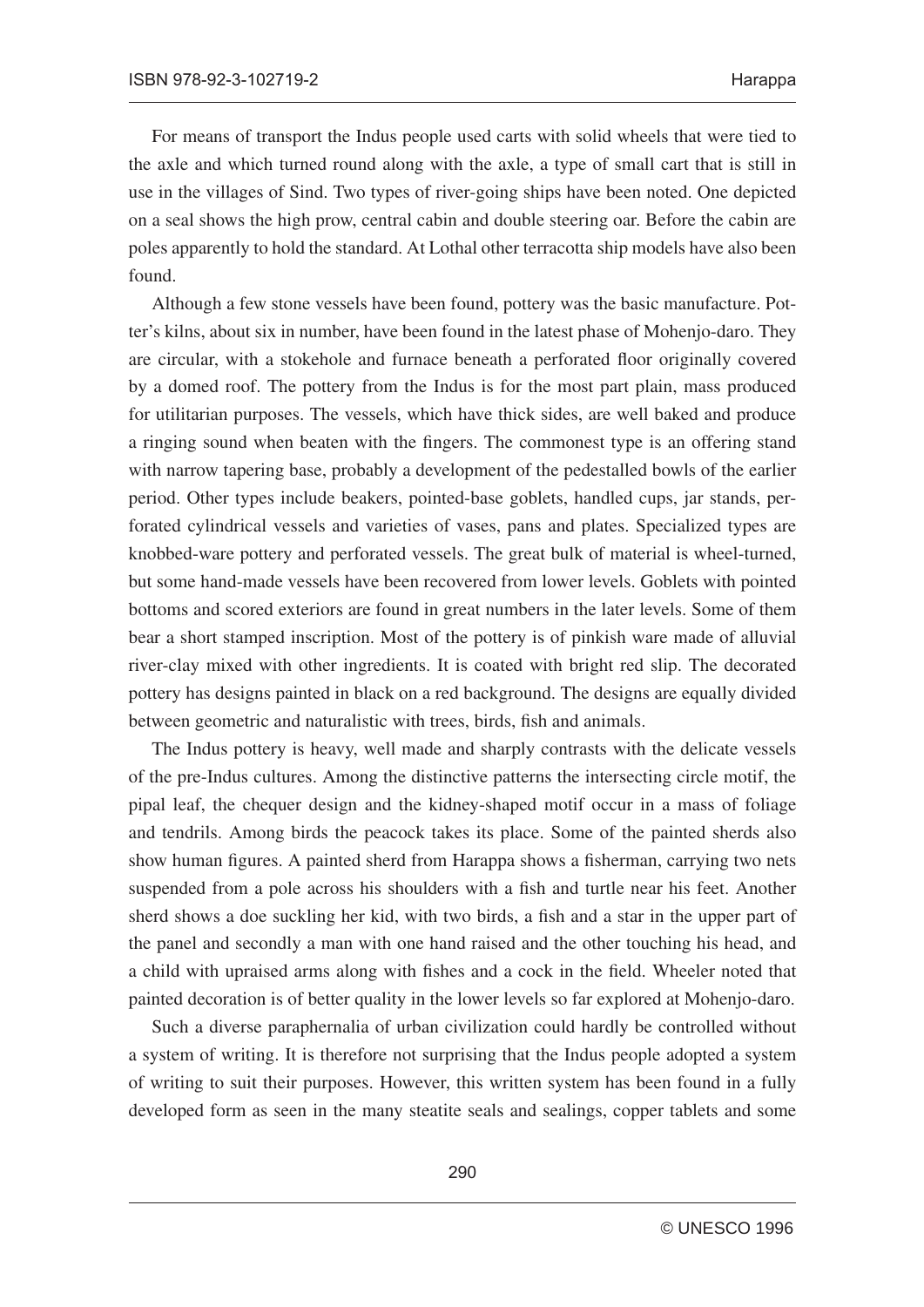stamped on pots and other objects. In the absence of its earlier evolutionary process the beginning of the writing remains unknown, though we have been able to trace some pot marks<sup>47</sup> which bear some resemblance to symbols used in the Indus writing. The inscriptions so far discovered are limited to a few signs on the seals and there is a lack of longer inscriptions with the result that great difficulty is faced in the structural analysis of the writing. However, attempts have been made to make a full list of the inscriptions, <sup>48</sup>draw up a comparative chart and to break the sign lists into suffixes, main stem, accent marks and numerals.<sup>49</sup>There have also been attempts to decipher<sup>50</sup>them on the basis of analogies and on the supposed basis of the language being some form of proto-Dravidian or some other language. Failing in these deciphering attempts, some scholars<sup>51</sup> have tried to interpret them directly on the basis of their own understanding of the cultural pattern. But in the absence of bilingual inscriptions there is no check to the phonetic value given to different symbols. So far the Indus writing has remained undeciphered as it is written in an unknown script and an unknown language. The system of writing is neither pictographic nor alphabetic. It is in the intermediate stage, referred to as logographic or logosyllabic,<sup>52</sup> and it appears to have been limited to a class of literati who managed the professional control concerned primarily with the urban set-up. As the writing started full blown in the Indus Civilization, it did not leave behind any trace of the post-urban scene that developed in this part after its decline.

This literate urban civilization of the Indus valley, although rooted in the maximum exploitation of the fertility of the Indus alluvium on the basis of the available knowledge of technology, flourished at a time when there was the greatest amount of sea-faring activity in the Arabian Sea, between the older civilizations of Mesopotamia and the Indus region and along the littoral of Makran and southern Iran. In terms of the Mesopotamia chronology<sup>53</sup>it coincides with the old Akkadian and Ur III phases. The decline of this sea-trading activity coincides favourably with the latter part of the Mesopotamian Isin-Larsa period. In terms of CI4 dates the beginning of the mature phase of the Indus Civilization cannot be placed earlier than 2500 b.c. in round figures and the end should be placed somewhat about 1900 b.c.

In the last phase the city of Mohenjo-daro shows a slackness in the observance of rules regarding the alignment of walls, which are now found to intrude into the streets. Some

<sup>47</sup> Fairservis, 1975.

<sup>48</sup> Koskenniemi and Parpola, 1973; Mahadevan, 1977.

<sup>49</sup> Ross, 1938.

<sup>50</sup> Pande, 1969.

<sup>51</sup> Meriggi, 1934.

<sup>52</sup> Zide, 1970.

<sup>53</sup> Dales, 197.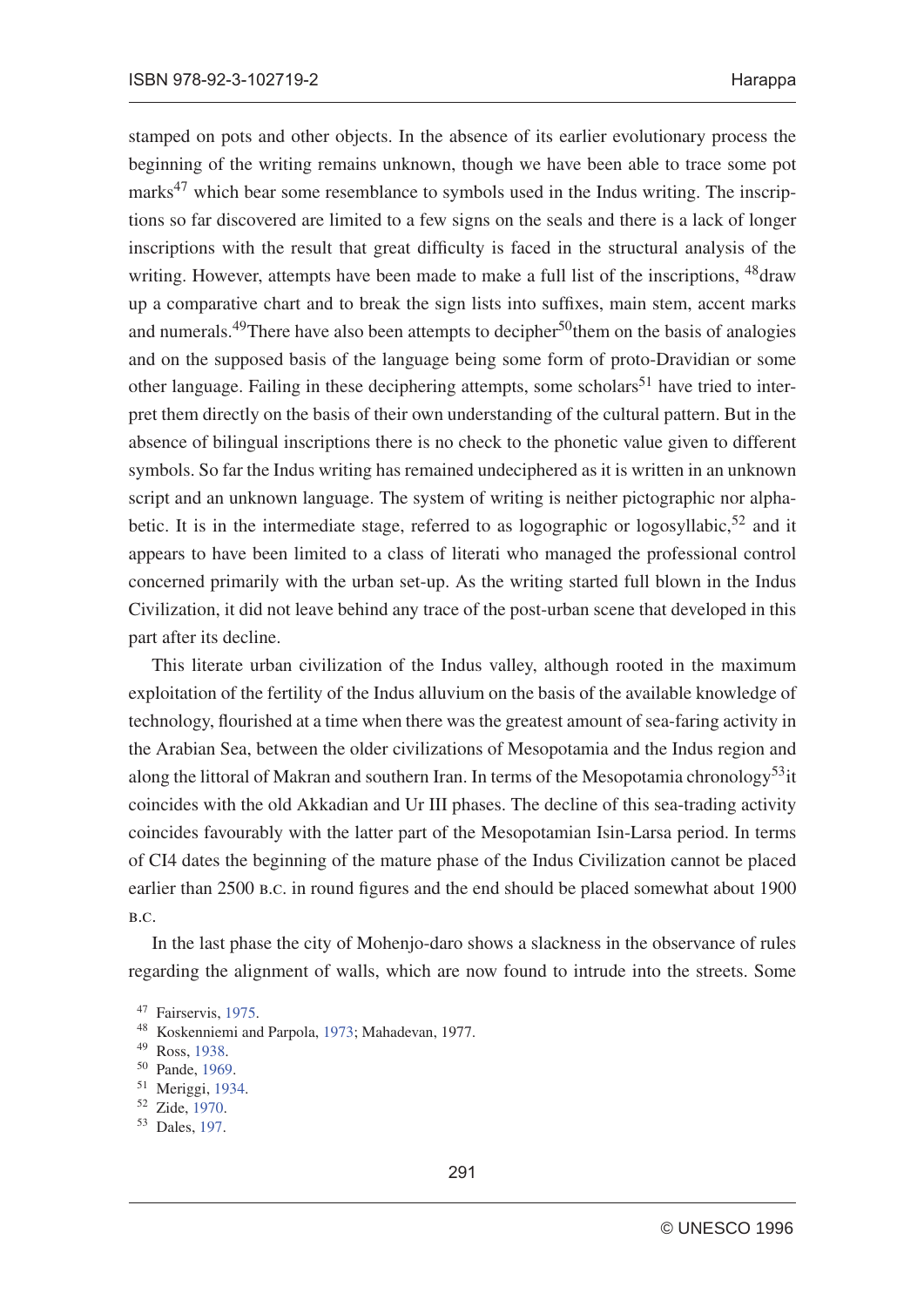more squat type of loose construction using older bricks was also noted by Wheeler in his excavations at Mohenjo-daro and Harappa. The old urban set-up appears to have collapsed in a way that has not left sufficient evidence for proper analysis. The Mesopotamian evidence does show that there was a break in the overseas trade and this break must have deeply affected the economic base of the state. On the other hand, the Indus floods, which were recurring phenomena, must have created further difficulties by the over deposit of silt and mud. Whatever may be the reason, this urban pattern crashed to a degree that did not leave behind those distinguishing features that characterized the urban nature of the civilization, and what remained later was a continuity in the rural survival of the older life.

The above description of the Indus Civilization is derived mainly from the sites in the Indus valley. But now the geographical horizon of this civilization is greatly widened.

Within about four years of the partition of the subcontinent, planned surveys were undertaken in India to locate more Indus Civilization sites in the regions contiguous to the frontiers of Pakistan – in Rajasthan and Punjab for an eastward extension and in Gujarat for the southward. The exploration of the Ghaggar valley, conducted in 1951/52, resulted in the discovery of as many as twenty-five Harappan sites within the present-day borders of India in the region beginning right from the Pakistan border (eastwards) up to midway between Hanumangarh and Suratgarh in the Sarasvati valley and about 22 km east of Bhadra in the Drishadvati valley.<sup>54</sup>Noteworthy among these sites was also Kalibangan, which has been subjected to large-scale excavation the findings of which remain still to be fully published. During 1952–55, excavation was undertaken at Rupar, not very far from Kotla Nihang Khan, where the Harappan remains were found for the first time stratified between the deposit yielding the painted grey ware and the natural soil.<sup>55</sup>Three years later a similar sequence was identified at Alamgirpur, some 45 km north of Delhi on the Hindan, a tributary of the Jamuna, and recently again at Hulas across the Jamuna. Further explorations in Rajasthan, Haryana, Punjab, Jammu and Kashmir and in Meerut and Saharanpur districts of Uttar Pradesh added more Harappan and late Harappan sites in this (eastern) region. With these discoveries the eastern limit of the Indus Civilization now extends to Alamgirpur, across the Indo-Gangetic divide, and the northern limit to Manda, located on the right bank of the Chenab in the foothills of the Pir Panjal range, 28 km west of Jammu.

As regards the distribution pattern, no mature Harappan sites have so far been located in the present-day valleys of the Sutlej and Beas with the singular exception of Kotla Nihang Khan and Rupar situated on the left bank of the Sutlej in the foothills of the Siwaliks. On

<sup>54</sup> Gosh, 1952; Anon., 1955; Sankalia and Deo, 1979; Pandya, 19581959; Deshpande, 1959; Sali, 1981; Soundara Rajan, 1967; Joshi, 1979, 1980; Dikshit, 1981.

<sup>55</sup> Sharma, 1956.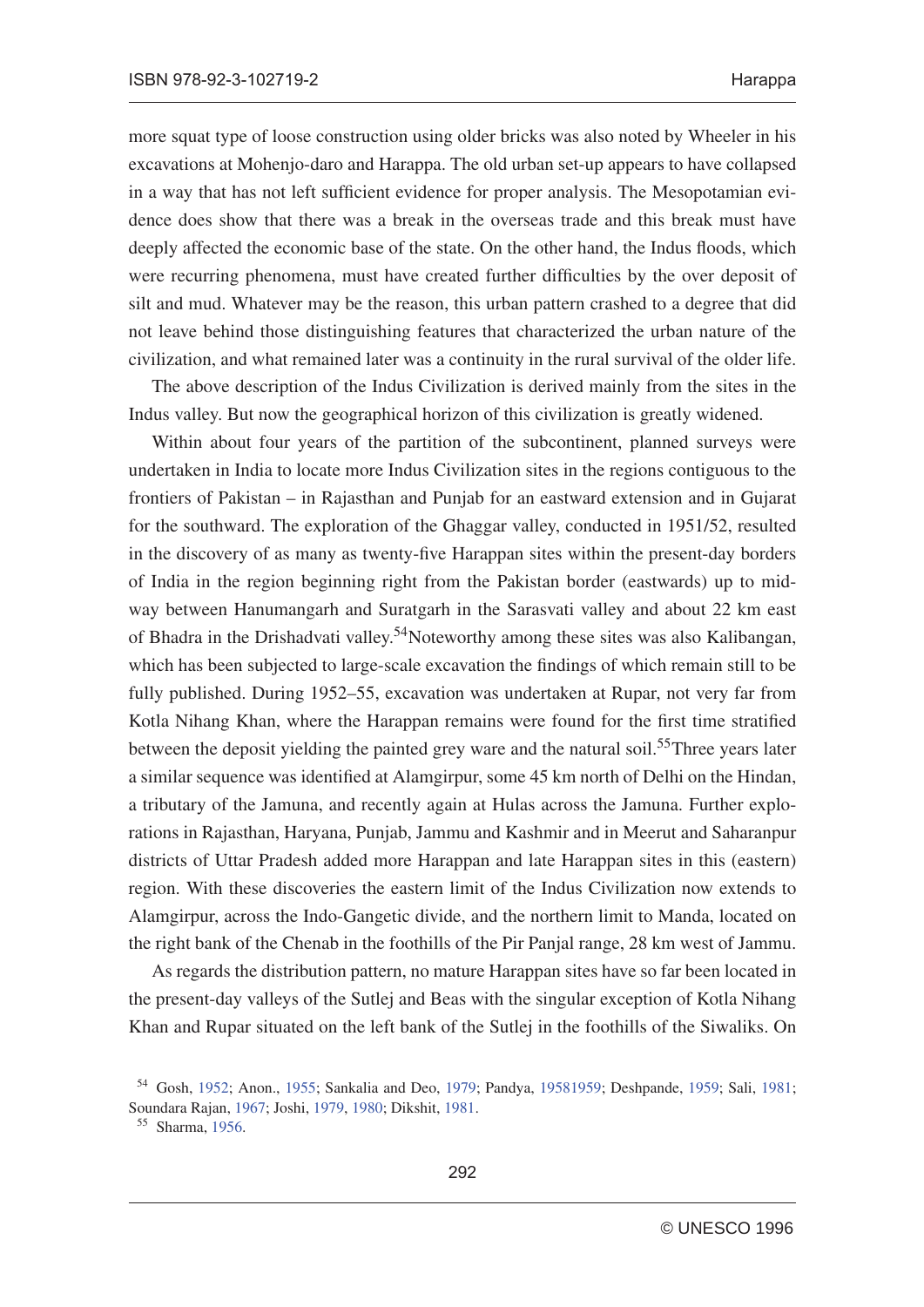the other hand, there is a chain of pre-Harappan and Harappan sites in the valleys of various streams like Sirhind Nadi Sarasvati, Markanda, Patialvi, including Chautang (ancient Drishadvati), all contributing to the Ghaggar (ancient Sarasvati) system. Late Harappan settlements are, however, found both in the Ghaggar-Sarasvati system and in the Sutlej basin. Among the excavated sites in this region, Rupar and Manda, located in the foothills, represent the limit of the ecological zone which the pre-Harappans or Harappans could exploit, besides being important centres for supplying teak to the settlements in the valleys below. Similarly, Alamgirpur and Hulas located across the divide of the Indus and Jamuna systems, mark the eastern limit of the ecological zone, beyond which lay the real Indian monsoon-fed jungle which the Indus people found difficult to civilize without an ample supply of metal (perhaps iron).

On the southern side, excavations were resumed at Rangpur in  $1947^{56}$  and again in 1953.57Thereafter large areas in Gujarat, including Kutch and Kathiawad, were extensively explored, resulting in the location of several Harappan and late Harappan sites, the southernmost being situated on the estuary of the Kim.<sup>58</sup>Recent excavations at Daimabad, located on the Pravara, a tributary of the Godavari, has now extended the limit of the Indus Civilization further south up to almost the latitude of Bombay in the Ahmadnagar District of Maharashatra.

As regards the distribution pattern, we find that the spread of the Indus Civilization was not uniform in this southern region, being conditioned by areas of attraction, namely coastal flats, fertile river valleys, estuarine plains, routes of communication, etc. No mature Harappan sites have so far been located in the narrow corridor connecting the Kutch and Kathiawad peninsula with the mainland. The Harappan expansion to Gujarat may perhaps be explained by the urge to search for raw materials (timber, ivory, carnelian) and ports. Among the excavated sites in this region Lothal, Prabhas Patan and Bhagatrav were located on the coast, indicating coastal movement of the Harappans, and Surkotada on the possible land route connecting Lower Sind with Kutch and the estuarine plains of north-western parts of Gujarat. We may now turn to the principal sites *seriatim*.

#### Kalibangan and other eastern sites

Kalibangan, a site of considerable importance in the Ghaggar valley with a twofold culture sequence, has already been referred to in Chapter 11 wherein the characteristics of its

<sup>56</sup> Dikshit, 1950.

<sup>57</sup> Rao, 1962/63, 1973, 1978*a*.

<sup>58</sup> Rao, 1963; Possehl, 1979*a*; Raikes, 1968.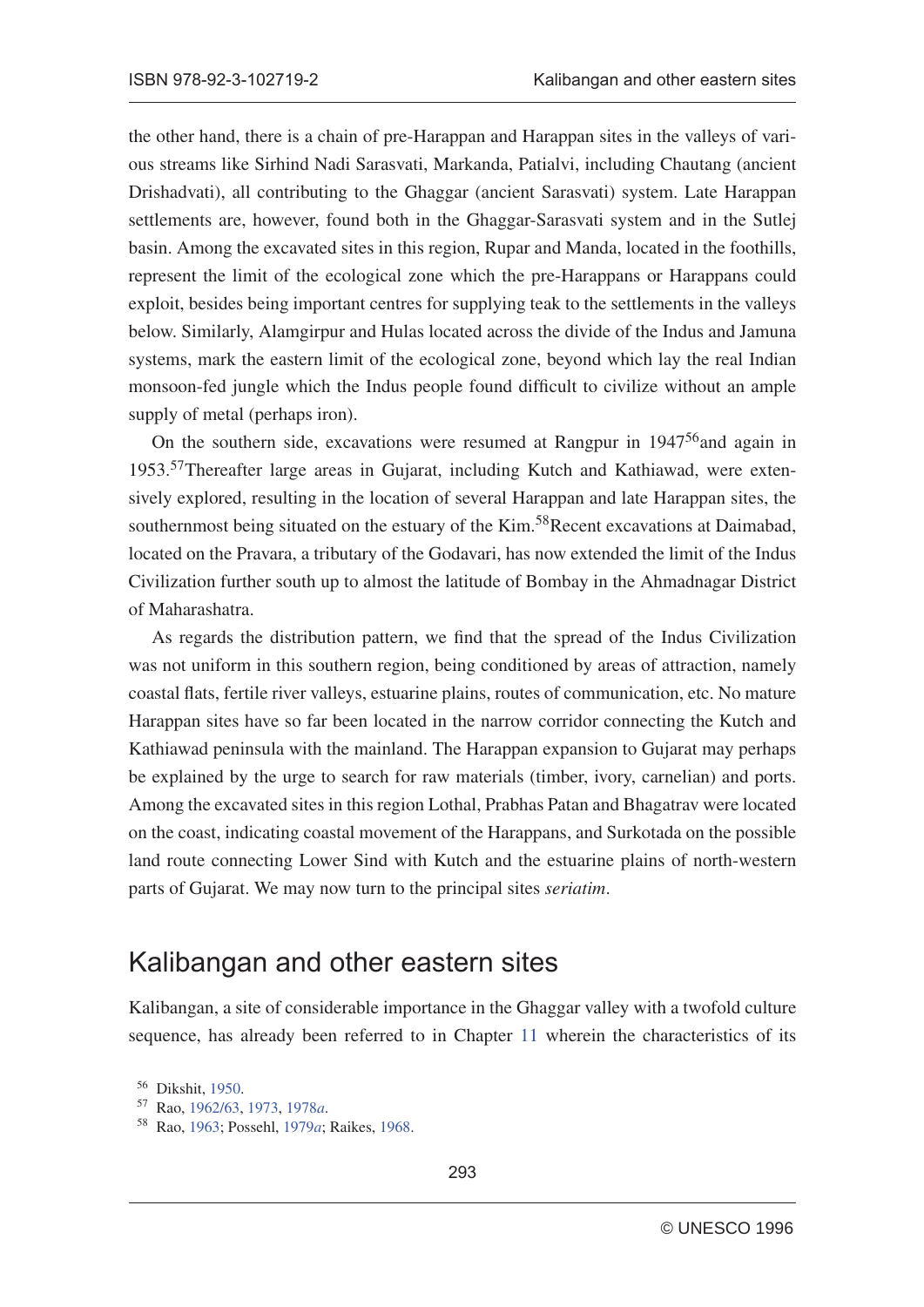pre-Indus and early Indus occupations were discussed.<sup>59</sup> The Harappan metropolis at this site consisted of two principal parts: the citadel on the west, represented by a smaller mound (KLB I); and the lower city towards the east, represented by a fairly extensive mound (KLB 2). The former was situated atop the remains of the preceding occupation to gain an eminence over the lower city which was laid out towards the east, leaving a gap of over 40m.

The citadel complex is roughly a parallelogram, some 240 m from north to south and 120 m from east to west consisting of two almost equal but separately patterned parts, rhomboid on plan, with a bipartite wall in between and reinforced at intervals with rectangular bastions (Fig. 7). The fortifications were built throughout of mud-bricks of two sizes  $(40 \text{ X } 20 \text{ X } 10 \text{ cm and } 30 \text{ X } 15 \text{ X } 7.5 \text{ cm})$  representing two principal phases of construction, the larger one in the earlier phase and the smaller one in the later. On the north and west, the fortification wall overlies that of the preceding period, while on the east and south including the bipartite portion, it was built on the ruins of the earlier occupation, obviously to achieve the proportion of 1:2.

The southern half of the citadel was more heavily fortified not only with corner bastions but also with rectangular salients along the southern and northern (bipartite wall) sides, the latter projecting imposingly into the areas of the northern half, indicating thereby that the southern half formed the main part of the citadel complex. The enclosed area contained some five to six massive platforms of mud and mud-bricks. Of these, the complete outline of one (50 X 25 m) and sizeable portions of four have so far been exposed. Access to the working floors of platforms was by means of steps which rose from the passage. Of the buildings that stood upon these platforms, no intelligible plans are available being obscured by the depredations of brick-robbers. Nevertheless the available remains do indicate that these might have been used for religious or ritual purposes of a public character. On the only one with a surviving complete plan, besides a well and a fire altar, a rectangular pit (1.24 X 1 m) was built with baked bricks and contained bovine bones and antler representing perhaps a sacrifice; on top of another was noticed a row of seven rectangular fire-altars aligned in north-south axis. A short distance away on the same platform was a well with some bath-pavements. Baked brick drains ran through the passages carrying ablution water.

The entrances to this part of the citadel were located on the south and north. The southern one was situated between the central salient and the northwestern corner bastion. The passage, which has been extensively ransacked for bricks, seems to have been a stepped one fronting the fortification wall. The northern entrance comprised a mud-brick stairway,

<sup>59</sup> Thapar, B. K., 1973*a*, 1973*b*, 1975, 1978, 1981, 1982; Vats, 1937.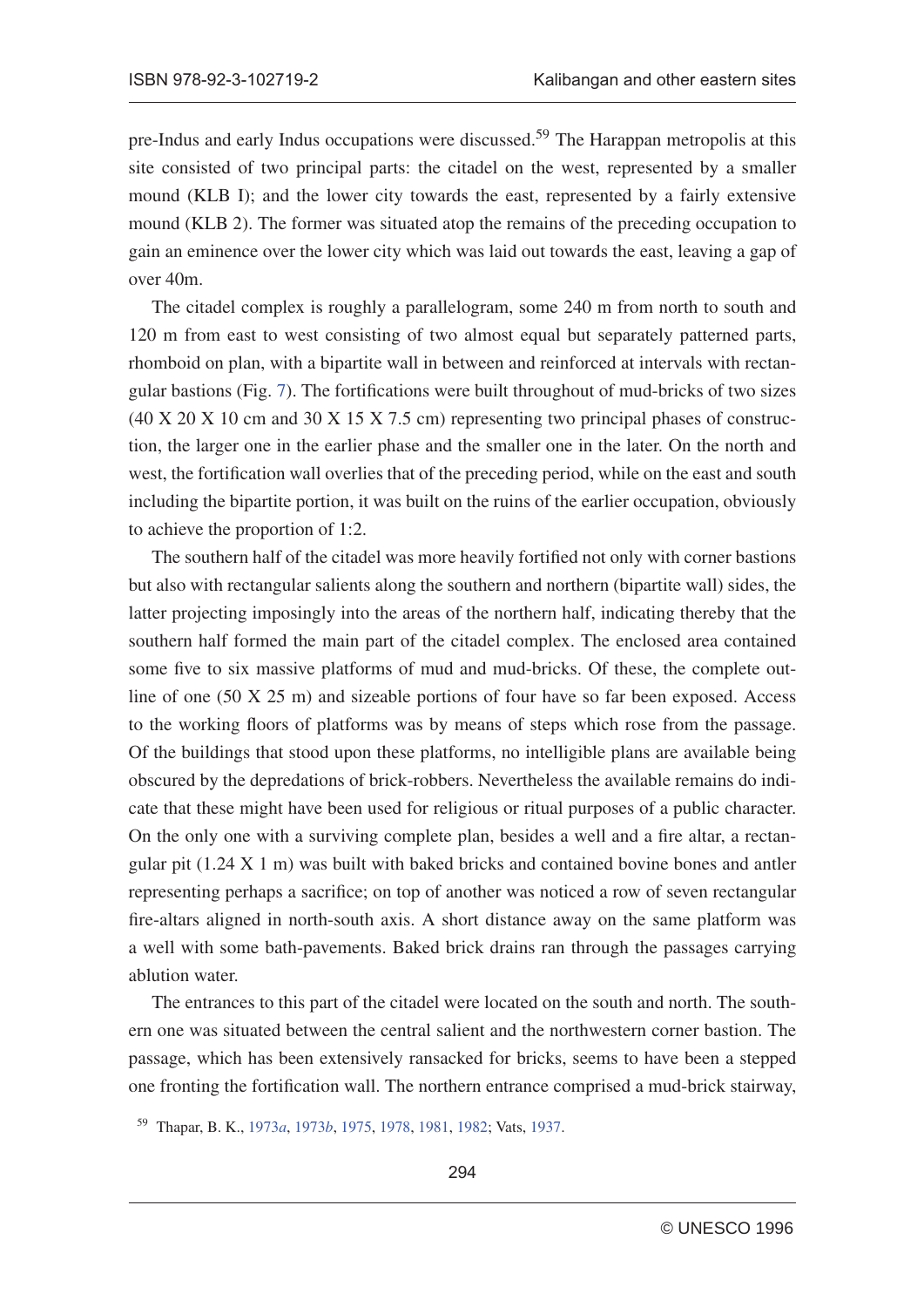

FIG. 7 Plan of Kalibangan.

which running along the outer face of the bipartite fortification wall, between the two centrally located salients, led up to the required height at which passage across the fortification wall was provided. From the locations of the entrances it is surmised that the southern may have been the main one intended for the general public from the 'lower city' and the northern that for the dwellers in the residential annexe (i.e. the northern half) of the citadel. The structural features of both these entrances precluded the possibility of any vehicular traffic within the southern half of the citadel.

The northern half, which was also fortified, contained residential buildings, perhaps of the élite, including the priestly class. A complete street plan of this part of the citadel has not been exposed. Meanwhile, a thoroughfare running north-south has been partially explored (Fig. 8). Starting from the easterly of the two salients of the partition fortification wall it ran obliquely in the direction of the entrance on the north. There were three entrances to this part of the citadel on the eastern, northern and western sides, none of which were of the ramp or stairway type.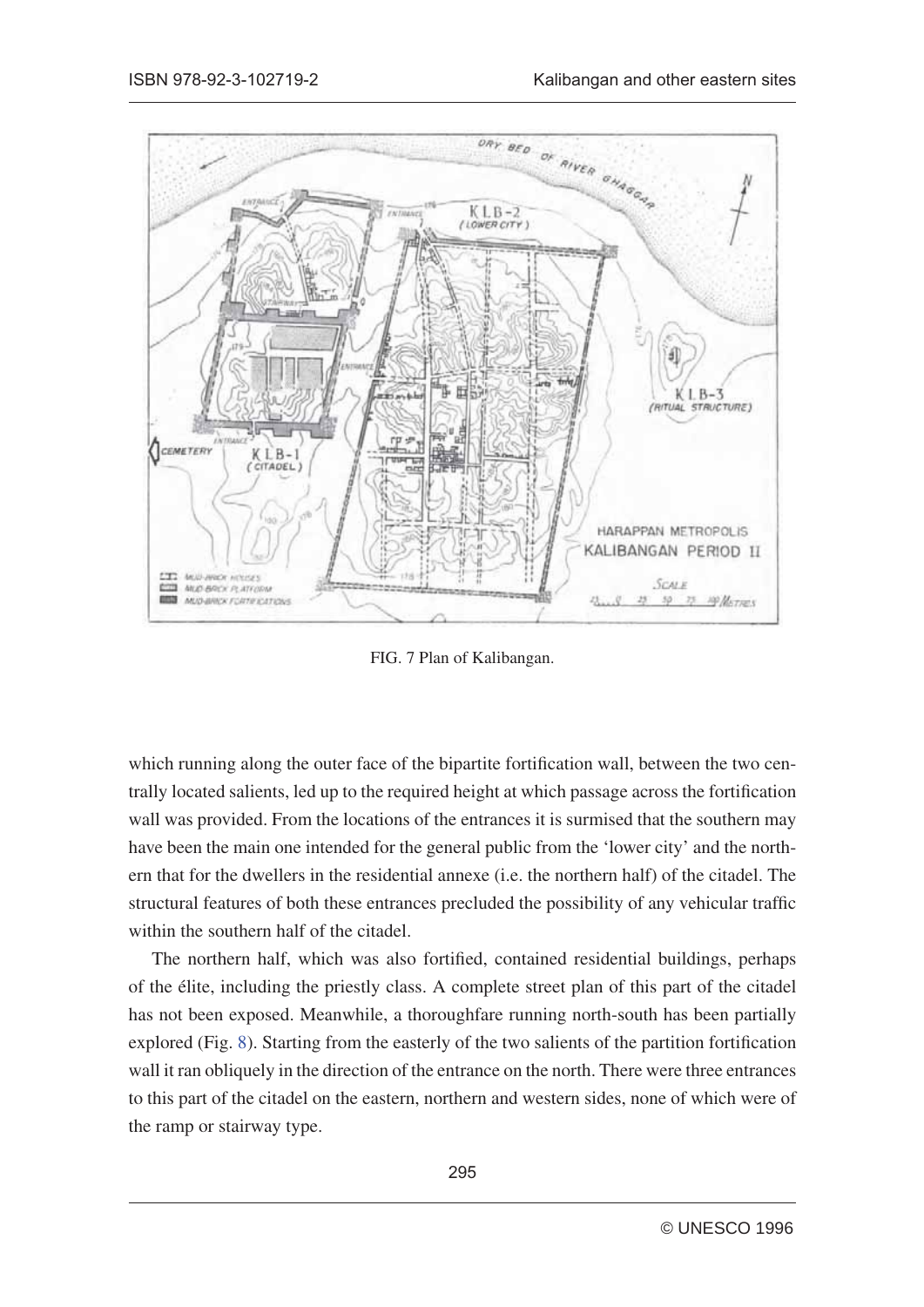

FIG. 8 Kalibangan: excavated street in the northern part of the citadel.

The 'lower city' was also a parallelogram, some 240 m from east to west and 360 m from north to south and lay to the east beyond a broad space of 40 m. It was also found to be enclosed by a fortification wall. Within it there was a gridiron or irregular net plan of streets running north to south and east to west, dividing the area into blocks. The existence of four arterial thoroughfares running north to south and three (with an indication for the fourth in the northern part) running east to west was established by excavation. Besides, there were quite a few lanes that served only one or two blocks. The streets do not seem to lead to any important building or open public space. The width of the thoroughfares seems to have been maintained throughout the occupation, the only structural encroa chments into the thoroughfares being rectangular platforms immediately outside some of the houses which may have represented semi-public spaces serving as bazars or for sitting and gossiping. The streets, except in the late phase were unmetalled. No evidence of regular street-drains has so far been encountered: house-drains discharged themselves into soakage jars buried under street floors.

Two entrances to the walled area were exposed by excavation. Of these, one was located on the west and the other in the north-western angle. From the location of these two entrances, it could be inferred that the western one was used by the city-dwellers for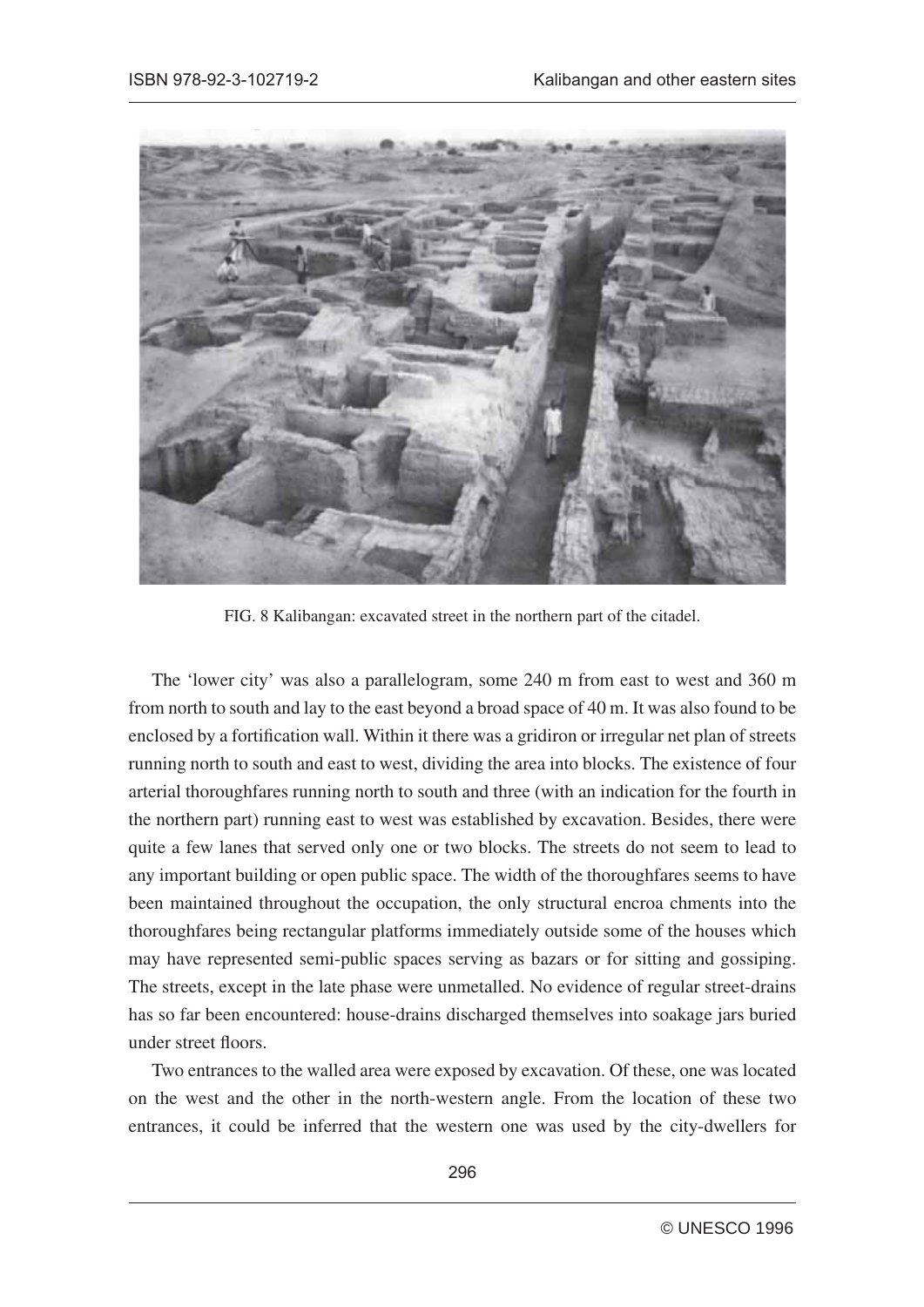communicating with the citadel and the northern one for the city's commercial river traffic. It is likely that there may have been other entrances particularly on the east and south. From the very beginning of the occupation, the houses were built of mud-bricks ( $30 \times 15$ )  $\times$  17.5 cm), the use of baked bricks (both of the same size and of wedge-shaped type) being confined mostly to drains, wells, sills and bathing-pavements. Some of the houses had a 'fire altar' in one of the rooms, intended for private ritual.

Besides the above two principal parts of the metropolis, there was also a third one, namely a modest structure situated upwards of 80 m east of the lower city. The structure, of which the complete outline could not be recovered, consisted of an impressive wall enclosing a room containing four to five 'fire altars' located individually. The absence of any normal occupation on this mound suggests that the lonely structure with the fire altars was used for ritual purposes.

The cemetery of the Harappans was located upwards of 300 m west-southwest of the citadel. Three types of burials were attested: (a) extended inhumation in rectangular or oval graves along with pottery and other funerary objects; (b) pot-burials in a circular pit; and (c) rectangular or oval graves containing only funerary furnishings. The latter two methods were unassociated with any skeletal remains.

The finds including pottery obtained from the occupation of this period were all characteristic of the Indus Civilization. Among these the following deserve special mention: (a) a cylinder seal; (b) a terracotta cake incised on the obverse with a horned human figurine and on the reverse with a human figure pulling an obscure object (perhaps an animal); (c) a terracotta human head; (d) a copper bull showing the dynamic mood of the animal; (e) a terracotta graduated scale; and (f) an ivory comb.

Environmental studies have indicated that one of the compelling reasons for the abandonment of Kalibangan was the drying up of the Ghaggar river.

Banawali is situated along the ancient bank of the Sarasvati river (now merely a stormwater drain known as Rangoi), some 220 km north-west of Delhi. A threefold sequence of cultures has been identified at this site, of which the upper one belongs to the late Harappan, the middle one to the Harappan and the lower one to the pre-Harappan occupation. During the Harappan occupation, the settlement was fortified, showing two subjoined parts, with a bipartite wall, the south-western quarters perhaps used as a citadel and the remaining part as a residential annexe. The former, as at Kalibangan, was located on top of the pre-Harappan occupational strata to gain an eminence. An intercommunicating entrance reinforced by a massive square salient seems to have been provided in the mid-portion of the partition wall. No structures within the citadel have so far been exposed. The residential part was found, however, to be subdivided into an irregular plan, and not a complete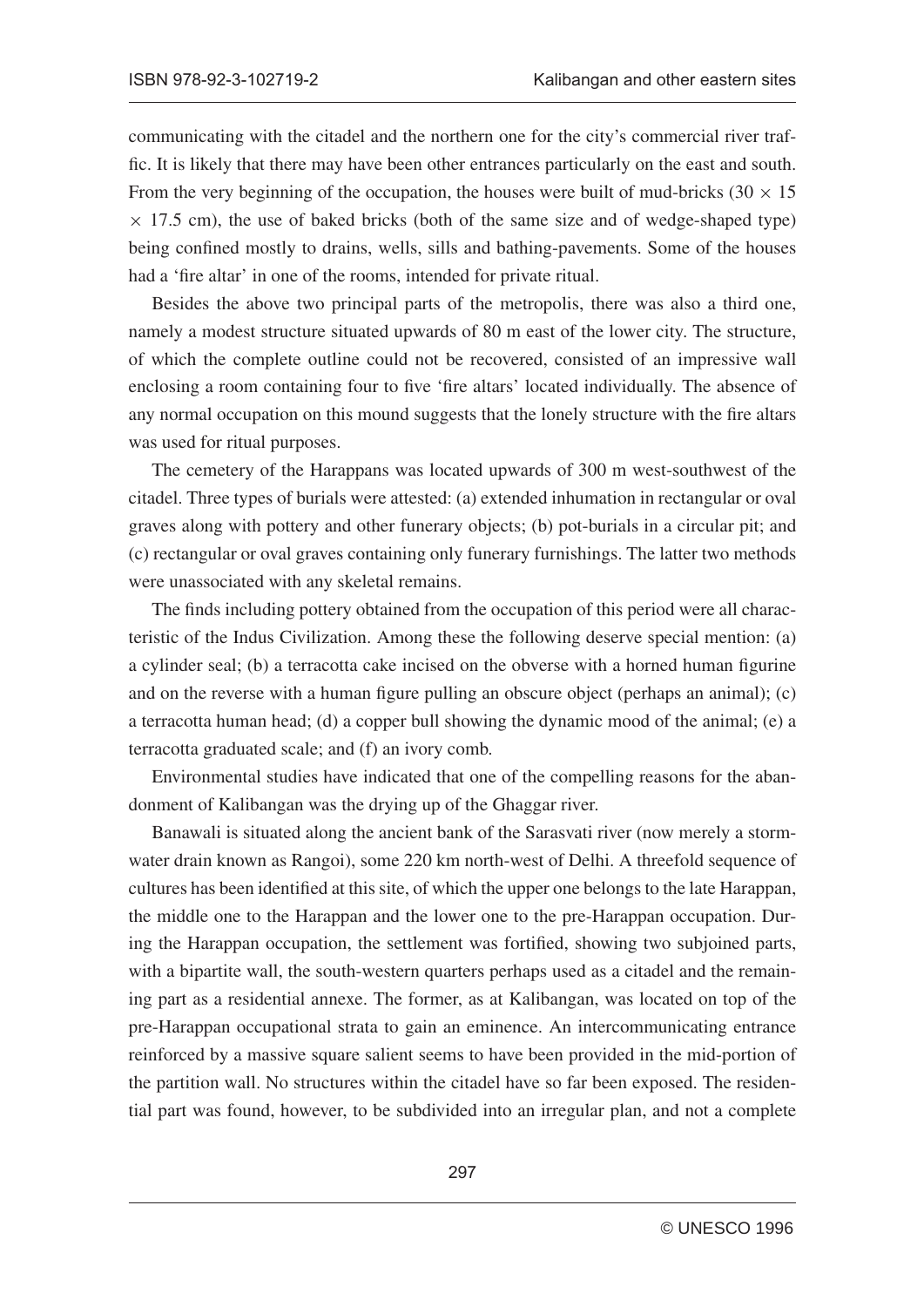chessboard. The houses were made of mud-bricks of average size,  $30 \times 15 \times 7.5$  cm. As at Kalibangan, larger-sized bricks of average size  $40 \times 20 \times 10$  cm were used for the fortification walls. The typical finds recovered from the deposits of this period include cubical weights, seals bearing the Indus script, long chert blades, copper or bronze arrowand spearheads, fish hooks, bangles, a double spiral-headed pin, gold beads, including one of copper with a gold foil and painted pottery. Noteworthy among these finds, however, are two examples of terracotta mother-goddess figurines with characteristic head-dress. It may be recalled that this type, though commonly found at Harappa and Mohenjo-daro, is completely absent in the southern and eastern regions, even at the extensively excavated sites of Kalibangan and Lothal.

The late Harappan occupation, the remains of which were found outside the walled town on the east, was attested by a number of pits containing pottery which was different alike in fabric and decoration from the Harappan.

Mitathal lies some 118 km north-west of Delhi along the dried-up former course of the Jamuna.<sup>60</sup>The site attracted the attention of archaeologists through chance finds, while ploughing, of two copper harpoons and, through canal digging, of thirteen copper rings. Excavation revealed a twofold sequence of cultures of which the latter was further divided into two sub-periods, labelled Period I, Sub-period IIA and Sub-period IIB. Of these, Period I represented a stage when both the pre-Harappans and Harappans lived together, though with a larger bias towards the former, as indicated by the pottery. The structures were built of mud-bricks 30 X 20 X 10 cm in size as prevalent at Kalibangan in Period I. Sub-period IIA is characterized by the typical Indus equipment including pottery, household objects and architecture. The pre-Harappan element (labelled here as Siswal B), continued in a lesser degree. The houses were made of mud-bricks  $40 \times 20 \times 10$  or  $36 \times 18$  $\times$  9 cm in size. Cubical agate weights, a few long blades also of chert, triangular terracotta cakes and toy-cart wheels, faience and terracotta bangles and pottery confirm the Harappan affiliation of the site. Sub-period IIB is distinguished by a general deterioration and impoverishment of the material culture of the Harappans. The pottery shows degeneration in treatment and decoration apart from introduction of new forms. The surface find of the harpoons in all likelihood may have belonged to this phase.

Manda is situated 28 km west of Jammu on the right bank of the Chenab river, in the foothills of the Pir Panjal range.<sup>61</sup>. The excavation revealed a 9-m-thick occupation deposit, a threefold sequence of cultures with two sub-periods in the earliest. Sub-period IA is marked by the occupation of the Harappans. Besides the typical Harappan pottery

<sup>60</sup> Suraj Bhan, 1975, 1976..

<sup>61</sup> Joshi and Bala, 1982; see *IAR*, 1978–80.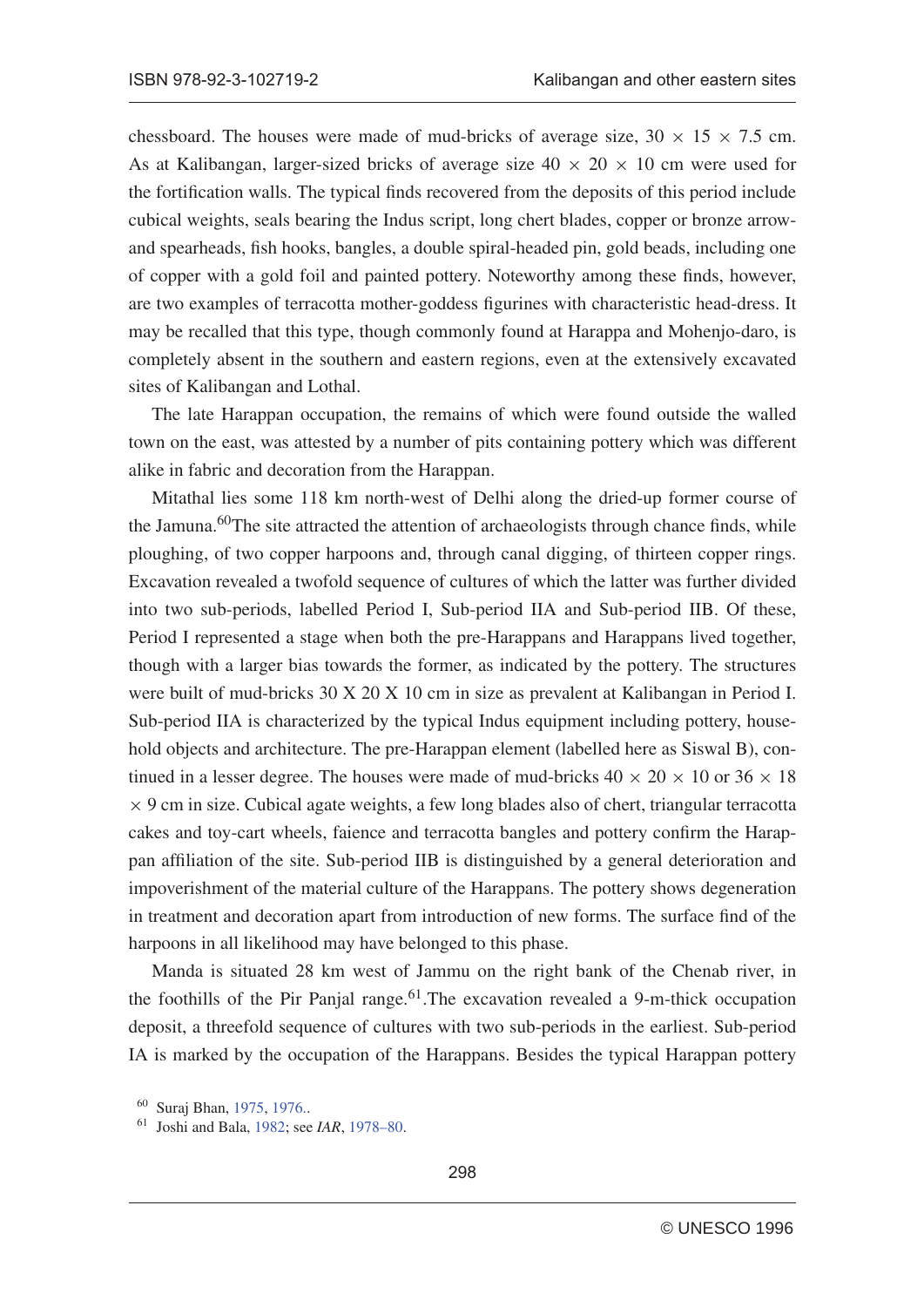and terracotta cakes, sherds of pre-Harappan fabric were also found in the deposits belonging to this sub-period. Perforated jars were conspicuously absent in this assemblage. A noteworthy find, however, was a double spiral-headed pin of copper. Sub-period IB shows two distinct ceramic traditions, namely Harappan red ware and the plain grey ware, usually associated with the well-known painted grey ware. Periods II and III belong to the historical period.

Hulas is situated some 140 km north-east of Delhi across the Jamuna river in Saharanpur District. The excavation<sup>62</sup> yielded a fivefold sequence of cultures of which the earliest belonged to the Harappan culture and the remaining to the historical. A seal bearing Indus characteristics confirms the Harappan affiliation of the site.

Bara lies some 8 km south of Rupar. The excavation<sup>63</sup> revealed an occupation of over 4 m thick, in which such typical forms as Indus goblets or terracotta cakes were rare, confined to the lower levels. The antecedents of this culture are traceable to a pre-Harappan tradition. Harappan elements are also represented in this assemblage albeit in a transformed manner.

Bhagwanpura is situated on the right bank of the Sarasvati. The excavations<sup>64</sup> revealed. in a 2.7-m-thick occupation stratum, a twofold sequence of cultures of which the earlier was represented by the late Harappan and the later, which was found interlocked with the preceding one, by the painted grey ware culture. This evidence purports to fill the earlier gap between the two cultures. A noteworthy find from the overlapped phase was a terracotta seal, bearing incised Indus characters. An identical culture sequence was also observed at Dadheri in the Sutlej valley.

### Lothal and other southern sites

Lothal is situated on the coastal flats at the head of the Gulf of  $Cambay<sup>65</sup>80$  km south-west of Ahmedabad. Being located only 16 km north-west of the junction of Sabarmati and Bhogawo rivers it was subjected to frequent floods. At the same time it had the advantage of commanding the navigable estuaries of both these rivers. The settlement, therefore, had to be reinforced with mud and mud-bricks against flooding on more than one occasion. The excavations revealed five phases of continuous occupation, of which the first four labelled Lothal A, are Harappan and the fifth, labelled Lothal B, variant or sub-Indus, representing a late or degenerate phase. While the ceramics belonging to Lothal A show all the essential elements of the Indus Civilization in the substantive sense, there are two which are not

<sup>62</sup> Sali, 1981.

<sup>63</sup> Sharma, 1976.

<sup>64</sup> Joshi, 1979.

<sup>65</sup> Rao, 1979.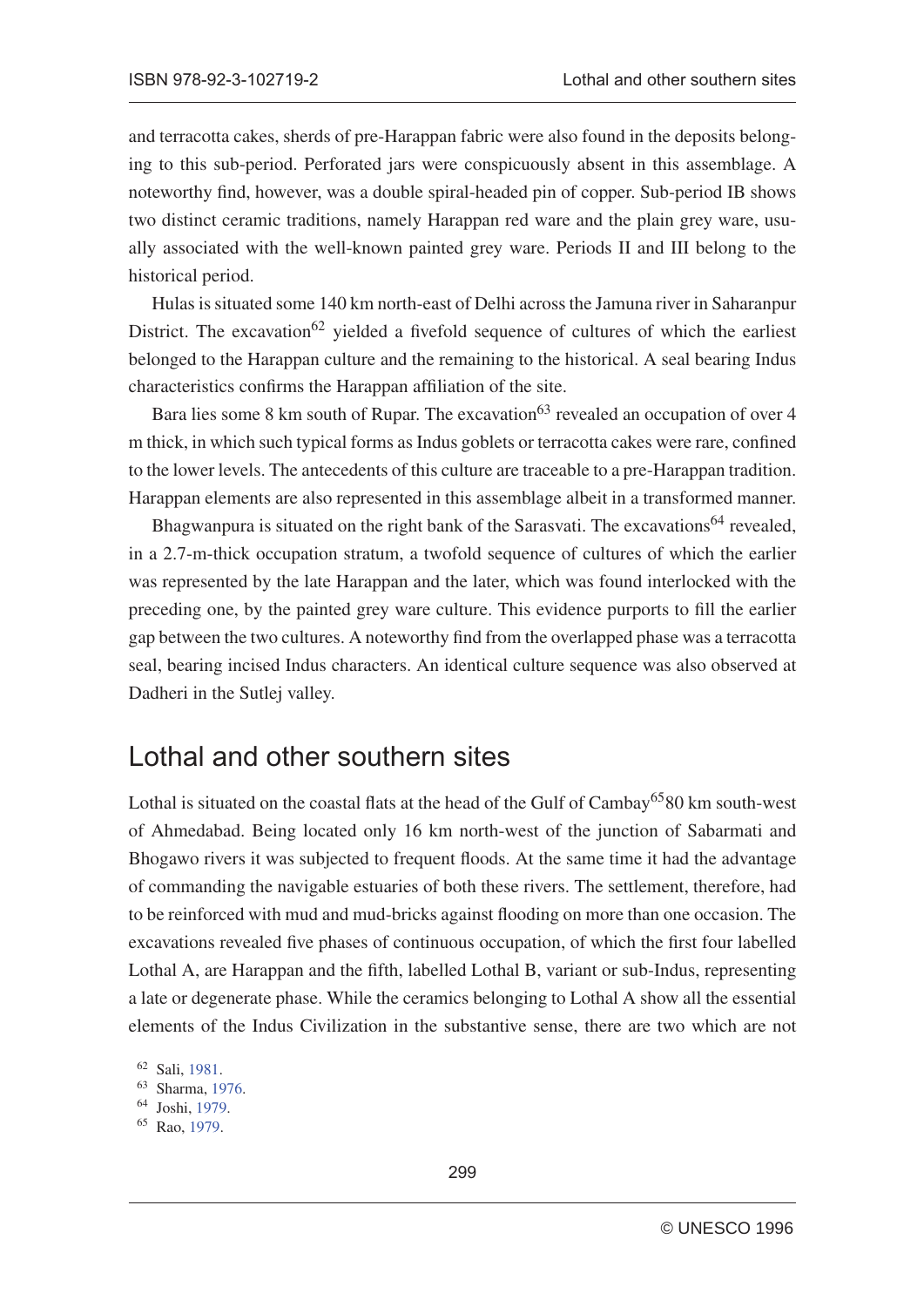met with on the sites in the Indus valley proper and the eastern region and as such require our attention: the micaceous red ware and the black-and-red ware, both showing painted decoration.<sup>66</sup>The former was represented by round-bottomed bulbous jars and bowls, the type fossil being the convex-sided bowl with stud handle. This type was also adopted by the Harappans. A pre-Harappan horizon yielding the above-mentioned ceramics has, however, not been recorded at the site, though it would be reasonable to argue for the existence of a settlement near by using these ceramics. Among the other noteworthy ceramics of Lothal A is the reserved slip ware which indicates its connections with Mohenjo-daro. The painted decorations on the Harappan pottery include, besides the typical patterns like the pipal leaf, intersecting circles, fish-scale, peacocks, etc., free-style painting of cranes and fish-eating storks as well as depictions of caprids etc., which indicate a provincial style. Other finds were characteristically Indus, like the seals, cubical weights, chert blades, disc beads, copper fish-hooks, etc. Coming to the settlement plan (Fig. 9), we find that Lothal was a fortified settlement oriented to cardinal directions some 300 m from north to south and 225 m from east to west, a trapezoidal south-eastern part of which was intended to serve as a citadel or acropolis, being separated from the remaining part of the city by high plinths made of mud, and a mud-brick platform. The prominent structures located on the acropolis included what the excavator terms the 'ruler's residence', the regimented series of rooms each with a brick-paved bath, a remarkable system of underground drains and a warehouse. On the eastern flank of the settlement was an oblong enclosure (Fig. 10) measuring some 225 m in length (north–south) and some 36 m in width (east–west) and perhaps 4.15 m in depth (the extant height of the embankment in the south-west corner of the basin being 3.3 m, with forty-two extant courses of bricks), claimed to have been a dock for shipping; this interpretation, however, is disputed by some scholars.<sup>67</sup>Both the dock and warehouse coupled with the discovery of a Persian Gulf style seal<sup>68</sup> at the site are indicative of the maritime trade of this coastal site. To the west of the city lay the cemetery, where as many as sixteen graves were excavated. Of these, thirteen contained one skeleton each and three, two. While extended inhumation along with funerary objects seems to have been the normal burial practice, simultaneous inhumation of two bodies has not been met with at any other Harappan site except at Damb Buthi.<sup>69</sup>

The Lothal B Phase was marked by certain changes in ceramics; the goblet beaker and perforated jars became scarcer; the dish-on-stand became squattish; concave-sided bowls became concavo-convex in profile; the complicated crisp geometrical designs were

<sup>66</sup> Ibid., 1979, pp. 28–33.

<sup>67</sup> Ratnagar, 1981.

<sup>68</sup> Rao, 1963.

<sup>69</sup> Majumdar, 1934.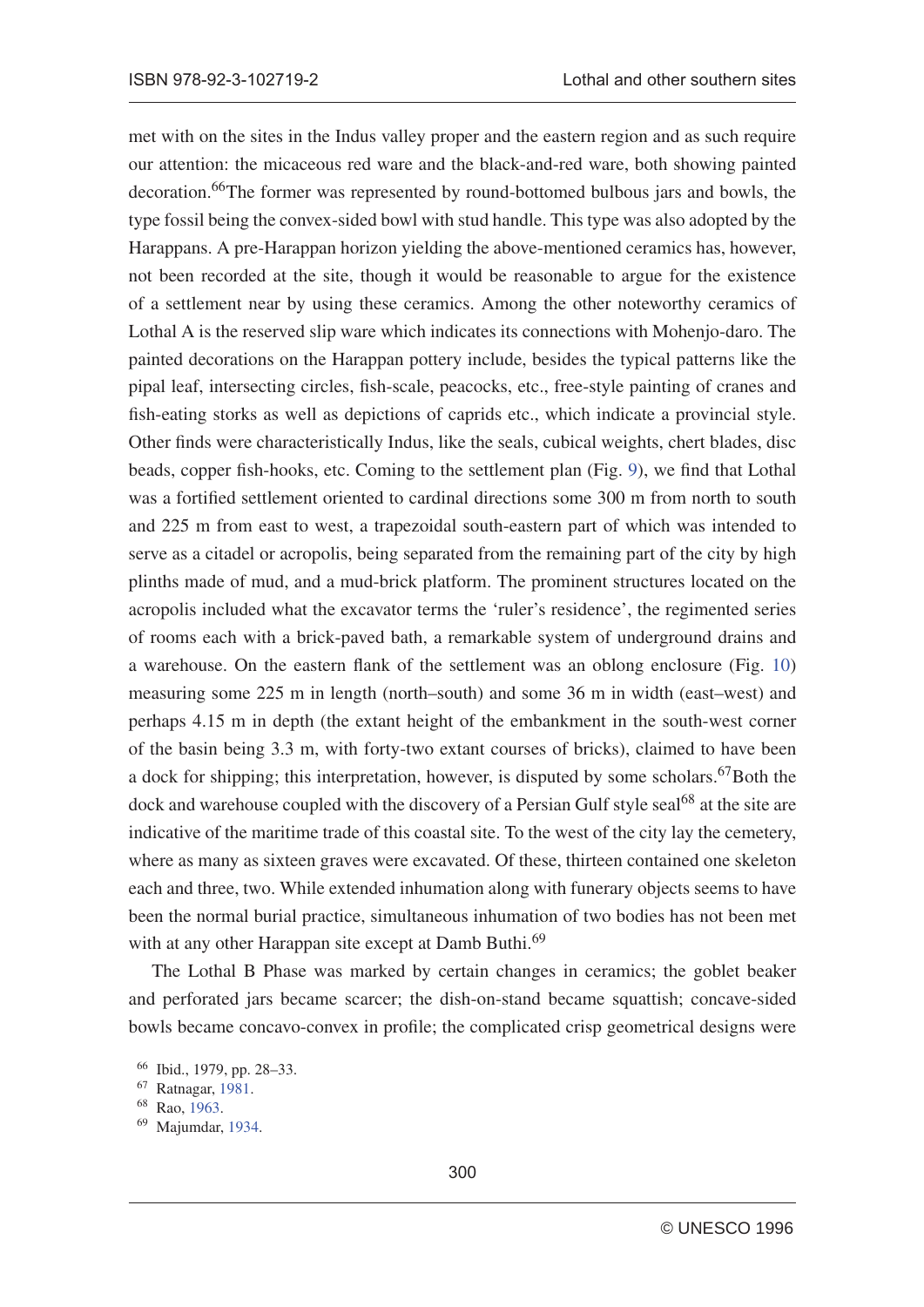

#### FIG. 9 Plan of Lothal.



FIG. 10 Lothal: Brick structure, known as a dockyard, with a spillway in the foreground.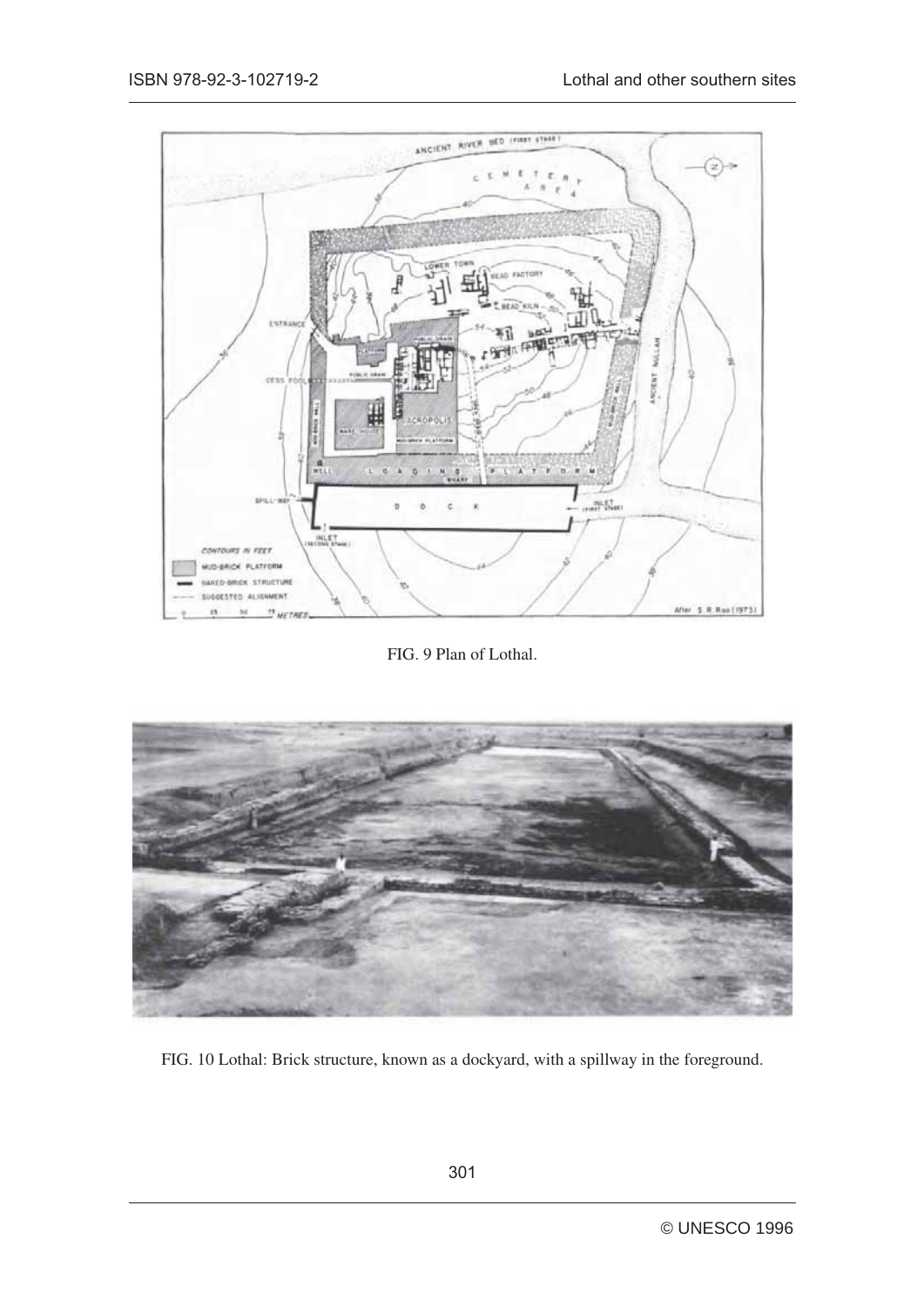replaced by groups of horizontal and wavy lines, loops, fronds, triangles, volutes, panels, stylized peacocks and birds drawn in a free style on a limited surface of the pot; terracotta bangles were completely replaced by those of conch shell, cubicle chert weights by spheroid-shaped ones of schist and sandstone and long ribbon flakes by the short blades. A significant change in the seals was the absence of the animal motifs and other pictures.

Rangpur, long recognized as the southern outpost of the Indus Civilization, is situated on the river Sukha Bhadar, a sluggish stream which disappears in the salty waste farther down the ancient site. The excavation revealed a threefold sequence of cultures, the earliest of which was marked by crude microliths of jasper and agate without pottery. The succeeding culture, termed Period II, represents the Harappan occupation showing three phases, IIA, IIB and IIC, denoting respectively the mature, the decadent and the transition stages of the Indus Civilization. In Sub-period IIA, the pottery is impeccably Harappan and also includes the micaceous red ware and the black-and-red ware of Lothal affiliation; in Sub-period IIB the fabric of the pottery becomes coarser, and forms like beakers and goblets, already scarce in the preceding sub-period, were almost discarded. In Sub-period IIC new forms and fabrics were introduced. The last cultural period at the site is marked by the dominant use of the lustrous red ware which in fact began to be made in Sub-period IIC itself. The ware was often painted in black with less ambitious designs and animals like bulls, running deer, rows of birds, etc. Among the noteworthy finds was a terracotta figurine of a horse. Faience and steatite were almost unknown in the period.

Prabhas Patan is situated on the south-western coast of Saurashatra at the mouth of the Haranya river near the port town of Vereval.<sup>70</sup> The excavation revealed a fivefold sequence of cultures of which the earlier three are Chalcolithic. These were marked by the use of what is termed Prabhas ware – a mossy grey-coloured pottery, painted in purple or dark brown with a design ornament usually set in panels or registers. The most predominant shape is a sub-spherical bowl which occurs in all sizes. Among the Harappan forms were the dish-on-stand and the stud-handled bowl. Late Harappan pottery of Rangpur Subperiod IIB was also in use, but there were no beakers, goblets or terracotta cakes. In the later phases, the lustrous red ware also came to be used. They used blades of chalcedony and even imported a few of obsidian. Besides they also used cubical chert weights and segmented faience beads. A unique seal amulet of steatite, obtained from levels ascribable to the later half of the second millennium b.c. and engraved on one side with seven stylized deer and on the other with five, deserves special mention.

<sup>70</sup> Pandya, 1957.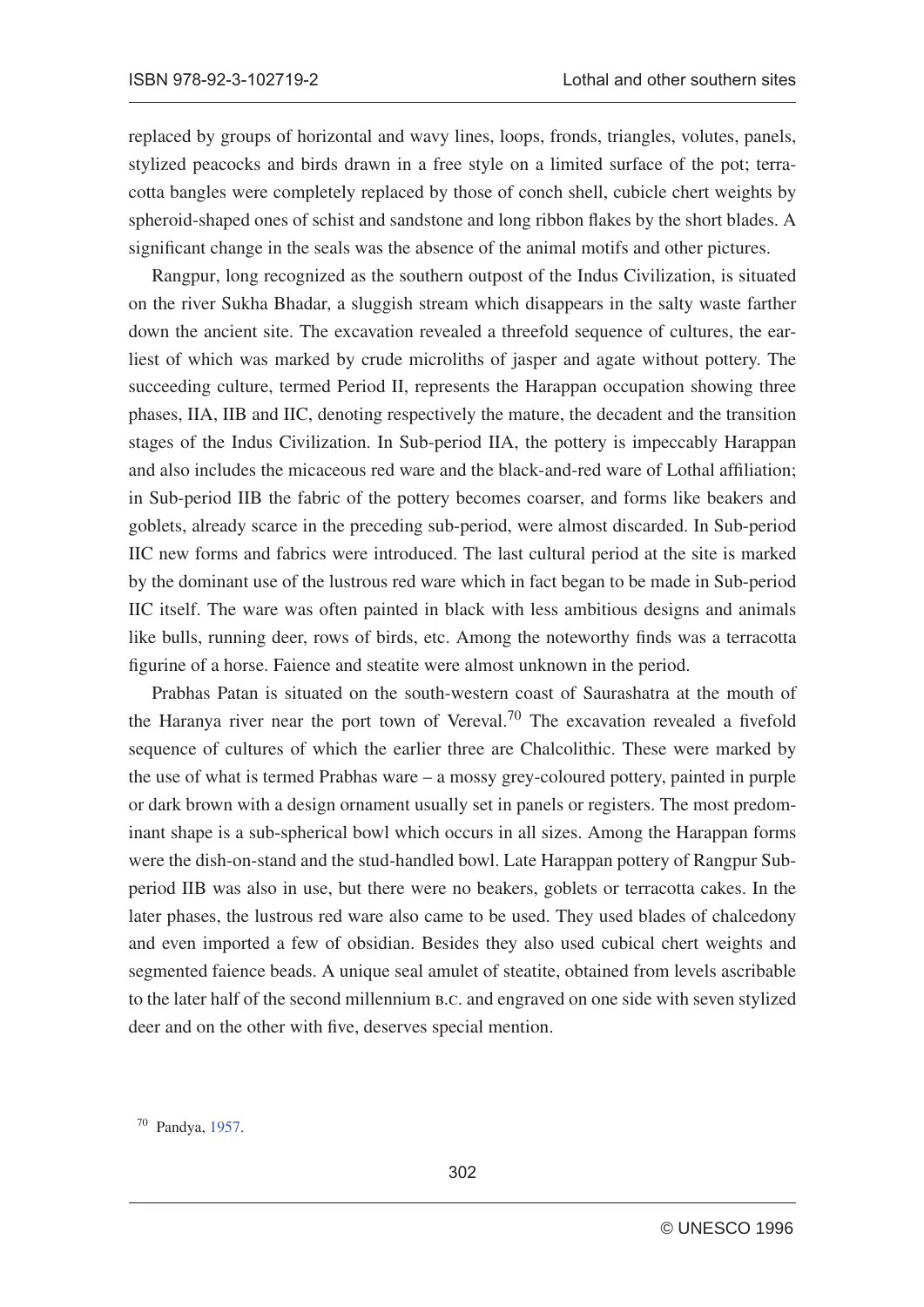Rojdi is situated on the left bank of the Bhadar river about 55 km south of Rajkot.<sup>71</sup> The ancient site is thought to have been girt with a fortification wall built with large boulders. The excavations provided a sequence of two phases, of which the earlier was Harappan and the latter showed links with Prabhas, Rangpur IIB and IIC. An important evidence of the Harappan connection was the discovery of a convex-sided bowl inscribed with four Indus characters.

Desalpur is located on the northern bank of the one depredatory stream Bamu-chels in Kutch.<sup>72</sup> The excavation revealed a 3-m-deep cultural deposit, of which the upper 75 cm belonged to the early historic period and the remaining 2.25 m to the Chalcolithic, further divided into Sub-period IA as mature Harappan and Sub-period IB as late Harappan. The Harappan settlement, measuring  $130 \times 100$  m, was contained by a fortification wall built of partially dressed stones and reinforced with rectangular salients. A partially exposed structure in the central part of the settlement may have served as a partition wall separating the citadel part from the residential area. In Sub-period IA, besides the typical Harappan pottery and other finds, sherds of the so-called reserved slip ware were also found. In Sub-period IB the white-painted black-and-red ware of the Ahar genre and cream-slipped bichrome ware were introduced. The excavation confirmed the Harappan affiliation of the site by the find of two script-bearing seals (Fig. 11), one in steatite and the other in copper, and a lettered terracotta sealing and segmented beads of faience.

Surkotada, situated some 160 km north-east of Bhuj in Kutch<sup>73</sup> provides much useful evidence relating to the diffusion of the Indus Civilization from the lower Indus valley to Gujarat by the land route. The excavation brought light to a sequence of three cultural phases of the Harappa culture. From the very beginning of the occupation (Sub-period IA) the settlement was fortified on a rectangular plan (approximately  $130 \times 65$  m, with east–west as the larger axis) divided into two parts: the western half was used as a citadel while the eastern half was residential. The fortification wall was made of mud with a veneer of rubble masonry. Some of the structures were made of mud-bricks (size  $40 \times 20 \times 10$ ) cm). The finds obtained from the deposits of this sub-period included a typical steatite seal, sherds bearing painted Indus characters, long chert blades, etc. Besides the characteristic Harappan pottery a cream-slipped bichrome ware showing painted designs in brown and purplish red or black and the so-called reserved slip ware were also found. The cemetery area lay to the north-west of the settlement. The people practised urn-burial as one of the modes of the disposal of the dead. In Sub-period IB, the Indus elements become less

<sup>71</sup> Pandya, 1958.

<sup>72</sup> Soundara Rajan, 1967.

<sup>73</sup> Joshi, 1972,1973,1974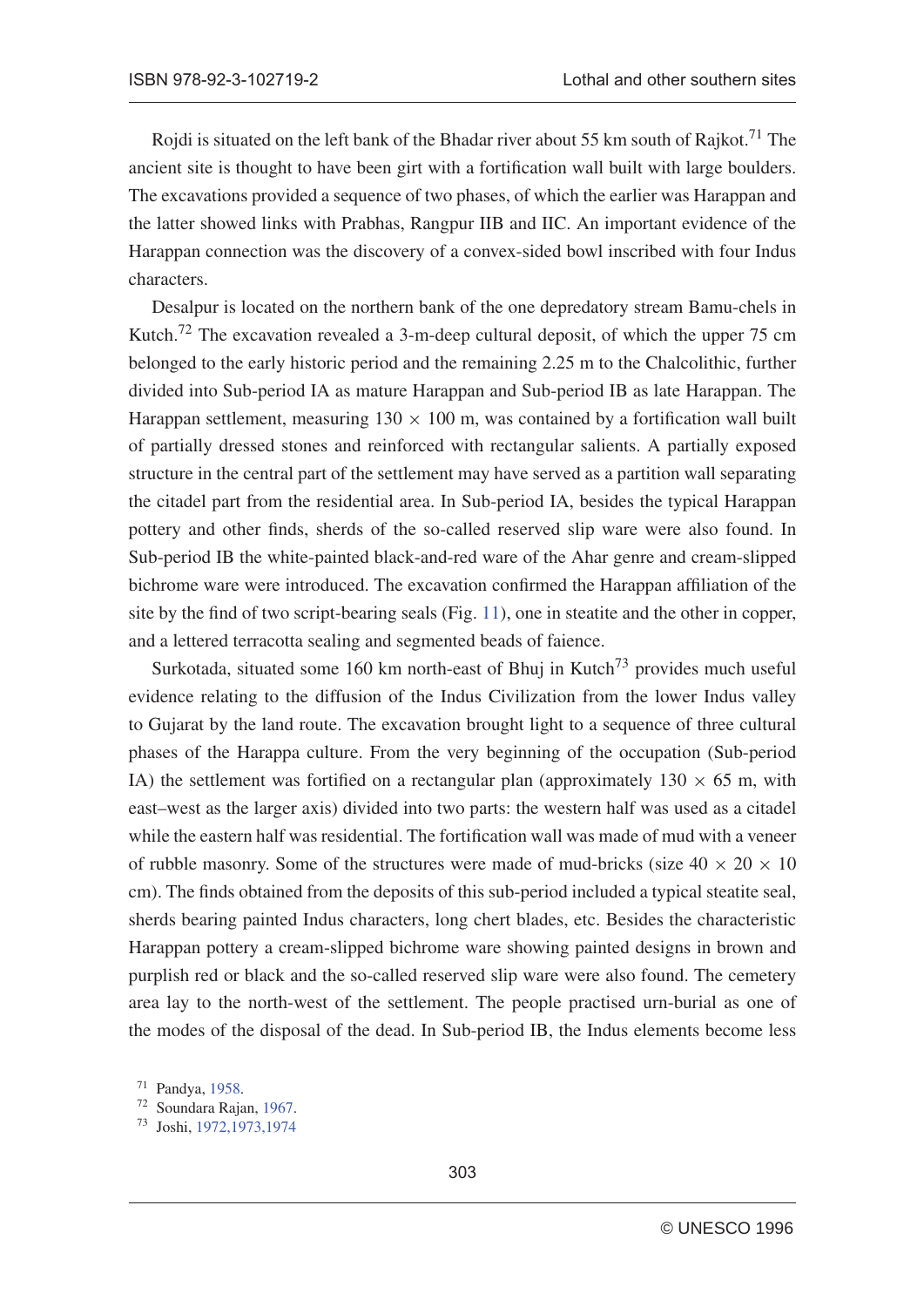

FIG. 11 Seals from Surkodata, Lothal, Kalibangan and Desalpur.

pronounced with the appearance of a new ceramic tradition of coarse red ware. The upper levels yielded sherds of white-painted black and red ware. In Sub-period IC the Harappan pottery tradition had further waned, the dominant ceramic being the white-painted blackand-red ware. The fortifications were reconstructed in rubble masonry. Noteworthy finds included a terracotta seal bearing signs in the Indus script, chert weights, etc. The presence of the horse is indicated by the discovery of horse bones in deposits of this sub-period.

Daimabad is situated on the Pravara, a tributary of the Godavari in Ahmadnagar District, Maharashatra. The site had attracted the attention of the archaeologists through the find of a cache of four solid bronze objects; an elephant, a rhinoceros, a buffalo and a chariot yoked to a pair of bulls and driven by a standing human figure, all weighing 65 kg. A closely observed excavation<sup>74</sup> at the site revealed a fivefold sequence of cultures labelled as: Period I – Sawalda culture; Period II – late Harappan culture; Period III – buff- and cream-ware culture; Period IV – Malwa culture; and Period V – Jorwe culture. Of these, the Sawalda culture takes its name from the site of the Tapti valley where it was first encountered and is characterized by a wheel-made painted pottery of medium-to-coarse fabric. The thick slip coat on this pottery often shows crazing and has turned red, pink, greyish brown or chocolate in colour and is painted in black or red, or in both colours. The types represented include the dish-on-stand, high-necked jar, basin, etc. Along with this ware burnished grey and thick coarse wares were also in use. Period II is distinguished by a sturdy red ware of

<sup>74</sup> Rao, 1978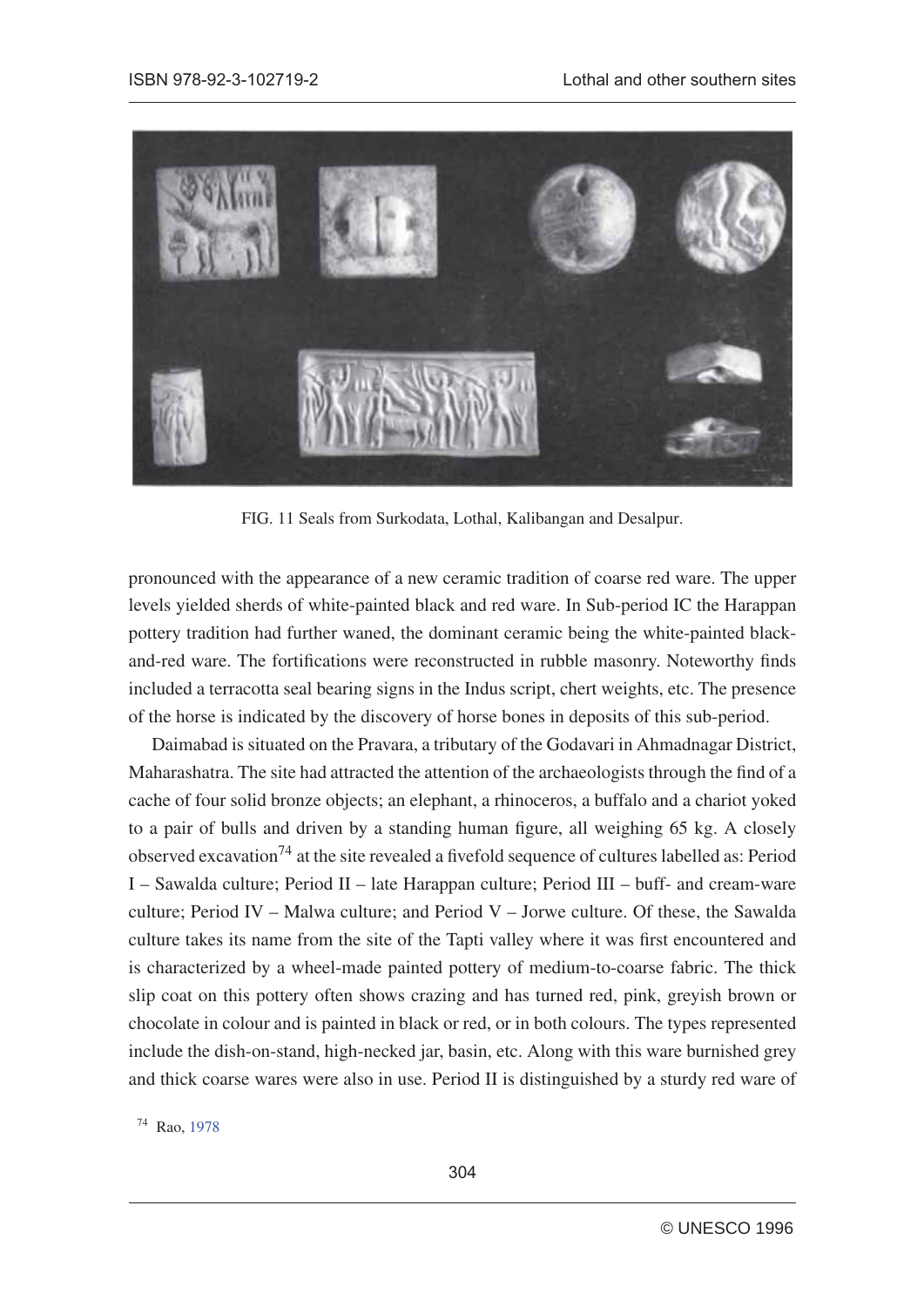late Harappan tradition, painted with simple designs like cross-hatched triangles, groups of vertical or wavy lines, chains, loops sometimes interlaced, etc. The types represented in this ware are the dish-on-stand vase with collared rim, dish and bowl. Associated with this was also a bichrome ware. Other objects included copper/bronze celt, small-sized blades and microliths. The burial practice of the people was evidenced by the discovery of a grave (within the habitation area itself), showing an extended articulated inhumation with the head towards the north, the body being covered with fibrous material like hemp, the sides of the grave being lined with mud-bricks  $32 \times 16 \times 8$  and  $28 \times 14 \times 7$  cm in size. The continuing sequence in Periods II, IV and V ties up the site with the Chalcolithic culture of central India and provides the Indus Civilization with a rational sequel.

The problem of the chronology of the wide territories of the Indus Civilization requires some measure of circumspection. Within its widely distributed area, the spread of the civilization from the nuclear to the peripheral regions was obviously conditioned by the urge to seek out familiar environments and to search for resource material and trading ports. The spread would thus show a sloping horizon for the civilization in terms of time and space. The evidence at present available both from the eastern and the southern regions indicates that such was indeed the fact.

It has already been postulated that the nuclear cities of the Indus Civilization were founded some time before 2400 b.c. and that they endured in some shape to the eighteenth century  $B.C.$  <sup>75</sup>(These and all other data mentioned in the remainder of this chapter are without MASCA calibration.) In the eastern region five sites, namely Kalibangan, Banawali, Mitathal, Sanghol and Bara have been radiocarbon dated. Among these, Kalibangan, which is located nearest to the nuclear region of the civilization, was sampled very extensively (six from the early, nine from the middle and nine from the late levels), showing an inclusive time-bracket of 2300–1700 b.c. (or, with MASCA calibration, 2850–2060 b.c.) for the Harappan occupation with a margin on the earlier side. Banawali, which lies some 120 km east of Kalibangan on the same river, namely Sarasvati, seems to have been occupied by the Harappans around 2250 b.c., middle levels of the occupation being radiocarbon dated to *circa* 1950 b.c. (MASCA calibrated 2200 b.c.). Mitathal, which is situated some 110 km farther south-east of Banawali along the dried up course of the Jamuna, shows a still later beginning of the Harappan occupation at the site as indicated by the radiocarbon dates (around 1800 b.c.) for the middle levels of the occupation. However, it is likely that sites like Rupar and Manda, due to their proximity to the source of timber, which was an essential requirement, would have been occupied by the Harappans not much later than Kalibangan. Of these Harappan sites, Banawali and Mitathal also show late Harappan

<sup>75</sup> Wheeler, 1968 pp. 110–26.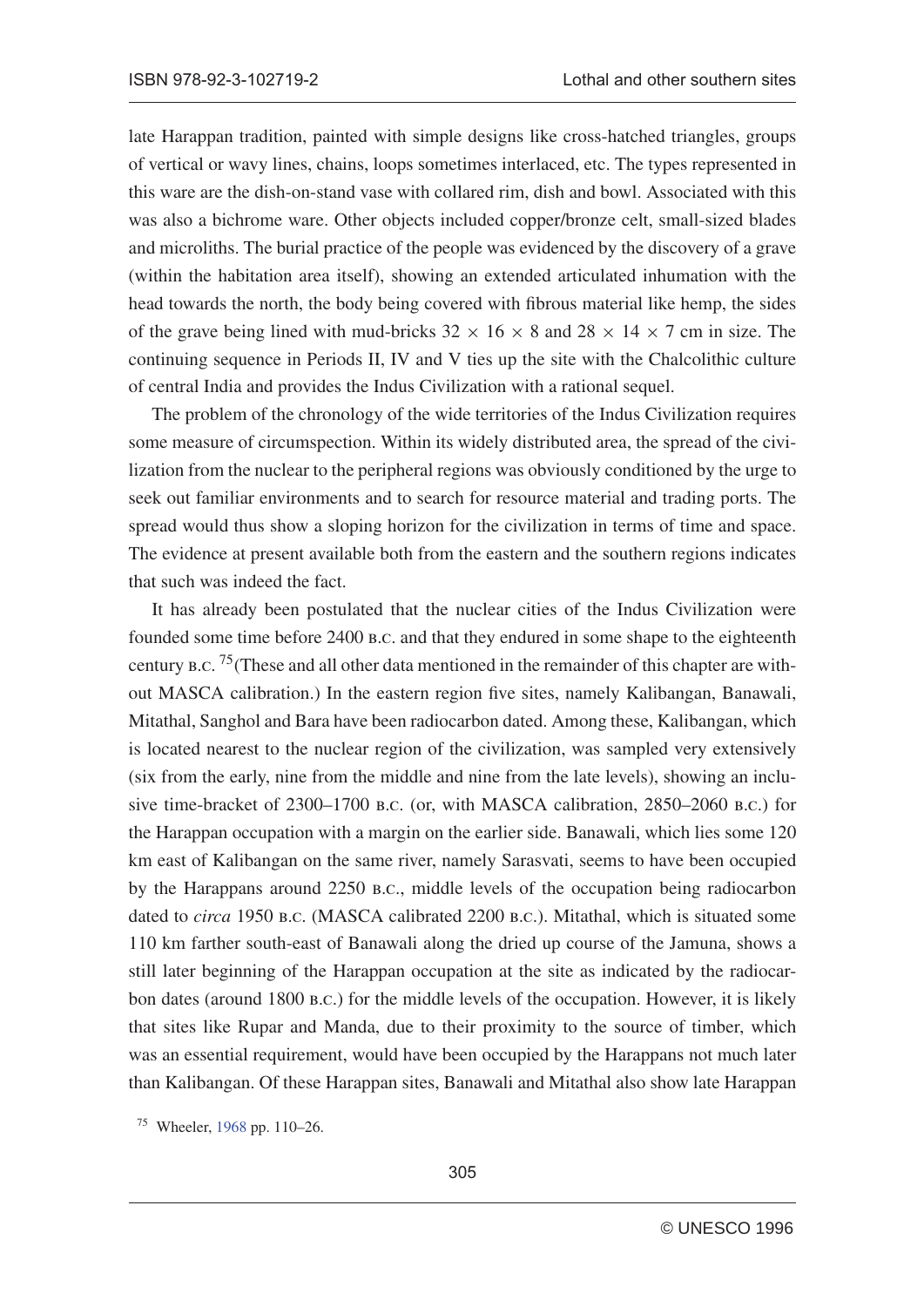occupations, for which no absolute dates are available. However, from Sanghol, located along the ancient bed of the Sutlej, where a distinct late Harappan occupation was attested with cultural equipment comparable to that of Banawali and Mitathal, five radiocarbon dates have been obtained. Of these, excepting the one aberrant determination, the remaining four indicate a range of 1750–1500 b. c. (MASCA calibrated 2110–1690 b.c.). The late Harappan occupation at Bhagwanpura, which shares some of the characteristics of those of Mitathal and Sanghol, also falls broadly within the same range, with perhaps a margin on the younger side as shown by the scatter of thermoluminescence dates obtained from the samples of pottery. Bara which lies close to Rupar did not have any Harappan occupation in a substantive sense, but instead shows an effete culture with some of its antecedents traceable to the pre-Harappan tradition, and having limited contacts with the Harappans. The four radiocarbon dates obtained from this site indicate a time-bracket of *circa* 1900–1000 b.c. (MASCA calibrated 2180–1100 b.c.), which responds consistently to the current evidence discussed above.

Turning to the southern region we find that the picture is somewhat different; unlike the eastern region the spread of the civilization did not follow a single directional course. Four sites, namely Lothal, Surkotada, Prabhas Patan and Rojdi have been radiocarbon dated. Of these, Lothal, which was a port town, is amply, though inadequately, sampled, on the basis of which, as also of other factors, Phase A (mature Harappan) may be dated to 2300–1900 b.c. (MASCA calibrated 2850–2180 b.c. and Phase B (sub- or late Harappan) to 1900–1600 b.c. (MASCA calibrated 2180–1800 b.c.). Surkotada which was on the land route connecting southern Sind with northern Gujarat, was founded almost at the same time as Lothal, if not somewhat earlier. Rojdi which was located inland north of Lothal was occupied by the Harappans a century or so later, resulting from the movement of people from flood-prone Lothal. The C14 dates for Period IB (1970  $\pm$  115 and 1745  $\pm$ 105 b.c.) (MASCA calibrated 2190 b.c. and 2110 b.c.) fully support this premise. Prabhas Patan, with its individualistic pottery was in the main contemporary with Rojdi, notwithstanding the two early dates around 2400 b.c. which seem to be inconsistent with the general chronology of the region. The so-called late Harappan phase in this region is represented, besides the sites discussed above, at Rangpur (Period III), Daimabad (Period II) and Desalpur (Period II) and carries the sequence to the middle of the second millennium b.c. or a little later.

From the foregoing it would be seen that in the two regions the spread of the civilization varied both in pattern and content. In the eastern region, the settlements had an advantage of the alluvial plains, while in the southern regions, the settlements conform to areas of attraction namely coastal flats, routes of migration, fertile hinterland plains, etc.